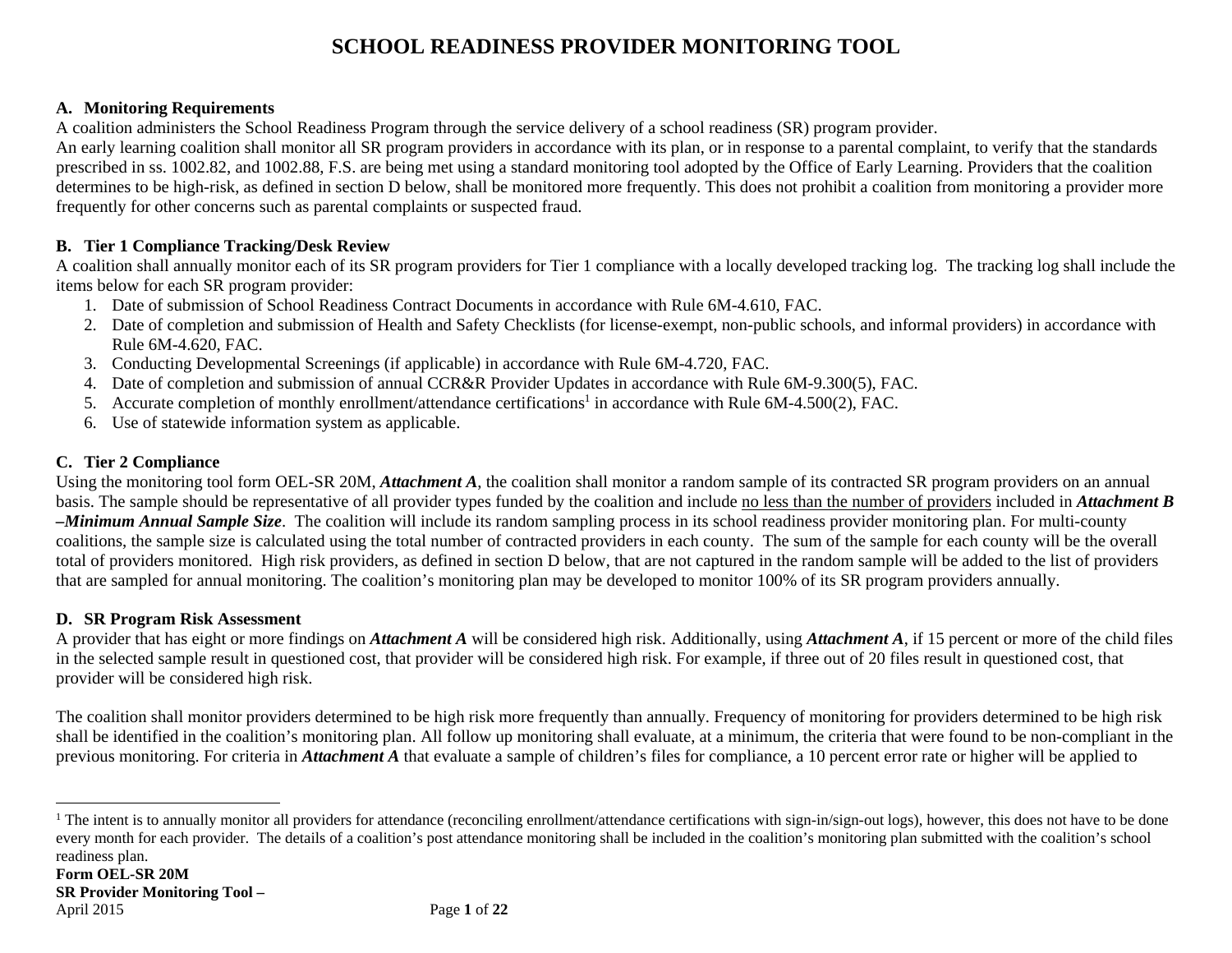## **SCHOOL READINESS PROVIDER MONITORING TOOL**

determine if the non-compliance observations will count as a high risk indicator. All non-compliance observations will still require corrections, regardless of the error rate percentage.

If an SR program provider has no findings for three consecutive years, the coalition may select to monitor the SR program provider using form OEL-SR 20M, *Attachment A* on a biennial basis.

Historical monitoring results (prior to the execution of the statewide school readiness provider contract) may be used by a coalition to determine risk level when developing the coalition's monitoring plan.

## **E. SR Children Sample Size**

For Tier 2 monitoring, the coalition shall monitor a sample of at least twenty-five percent of a SR program provider's SR child files. If the SR program provider has less than 20 SR children, the sample will be 4 SR child files. If the SR program provider has 4 or less SR children, all SR child files will be reviewed. The sample should be representative of classrooms, billing groups and age of children. The percentage of SR child files to be reviewed is based on the total number of SR children enrolled with a SR program provider during the month of the monitoring engagement. For example, if the provider's actual child enrollment count is 65, 16 children should be the sample selected for review. When applying the 25% for the sample, please round to the nearest whole number.

## **F. Corrective Action Plans**

If observations of noncompliance are made by coalition monitoring staff using either Tier 1 or Tier 2 monitoring, the coalition shall require a Corrective Action Plan (CAP) be developed and implemented by the school readiness program provider. The coalition must notify the provider in writing. The notice must identify the specific requirement(s) which the provider failed to meet and describe how the provider failed to meet each requirement. In addition, the notice must provide a detailed description of any required corrective action and set a deadline for completion of the corrective action. Finally, the notice must state that the provider may request a review of the findings of noncompliance. Upon determining that the provider has satisfactorily completed the corrective action, the coalition shall notify the provider in writing.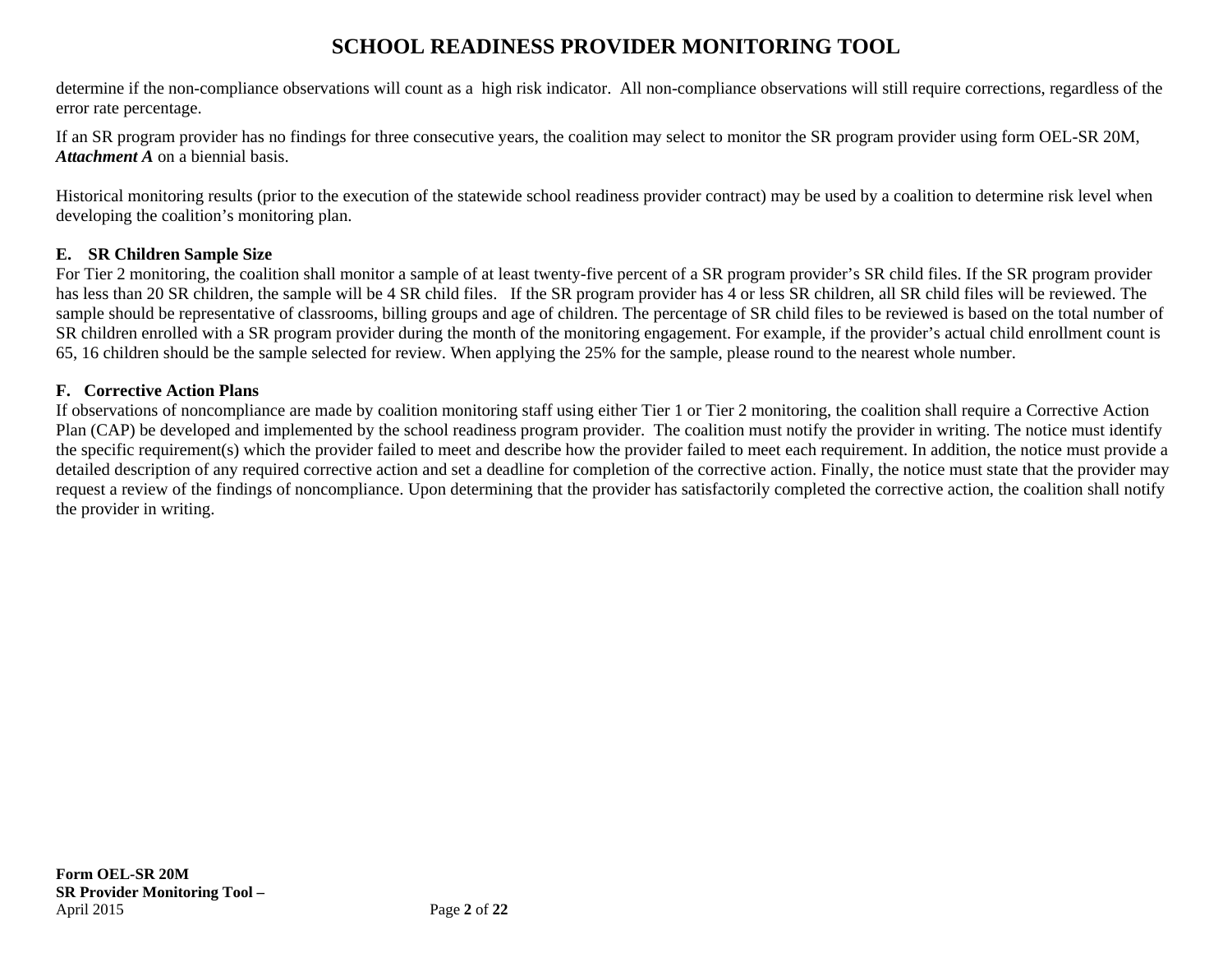## **SCHOOL READINESS PROVIDER MONITORING TOOL – Tier 2**  Attachment A **Table of Contents**

| 1.  | Not transferred/assigned contract                                                         |
|-----|-------------------------------------------------------------------------------------------|
|     |                                                                                           |
| 1.  | Provider type and services (informational)                                                |
| 2.  | Licensed or legally operating                                                             |
|     |                                                                                           |
| 1.  | Child care                                                                                |
| 2.  | Healthy and safe environment (for 2.a through 2.e, select the provider type that applies) |
| 3.  | Developmentally appropriate curriculum                                                    |
| 4.  | A character development program                                                           |
| 5.  | Prohibited forms of discipline                                                            |
| 6.  | Child immunization and health screenings                                                  |
| 7.  | Unlimited parental access                                                                 |
| 8.  | Daily sign-in/sign-out sheets                                                             |
| 9.  | <b>Enrollment/Attendance Certifications</b>                                               |
| 10. | Reporting absences                                                                        |
|     | 11. Rilya Wilson Act                                                                      |
|     |                                                                                           |
| 1.  | Access to facility                                                                        |
| 2.  | Access to records                                                                         |
|     |                                                                                           |
| 1.  | Family data and confidentiality agreements                                                |
| 1.  | Attendance record maintenance                                                             |
| 2.  | Maintain records for five years                                                           |
|     |                                                                                           |
| 1.  | Private pay rate                                                                          |
| 2.  | <b>Rates and Fees for Parents</b>                                                         |
| 3.  | <b>Military Subsidies</b>                                                                 |
| 4.  | Parent copayment collection                                                               |
| 5.  | <b>Head Start Agencies</b>                                                                |
| 6.  | Title 20 Schools                                                                          |
|     |                                                                                           |
| 1.  | Discrimination                                                                            |
|     | Form OFI -SR $20M$ – Tier 2                                                               |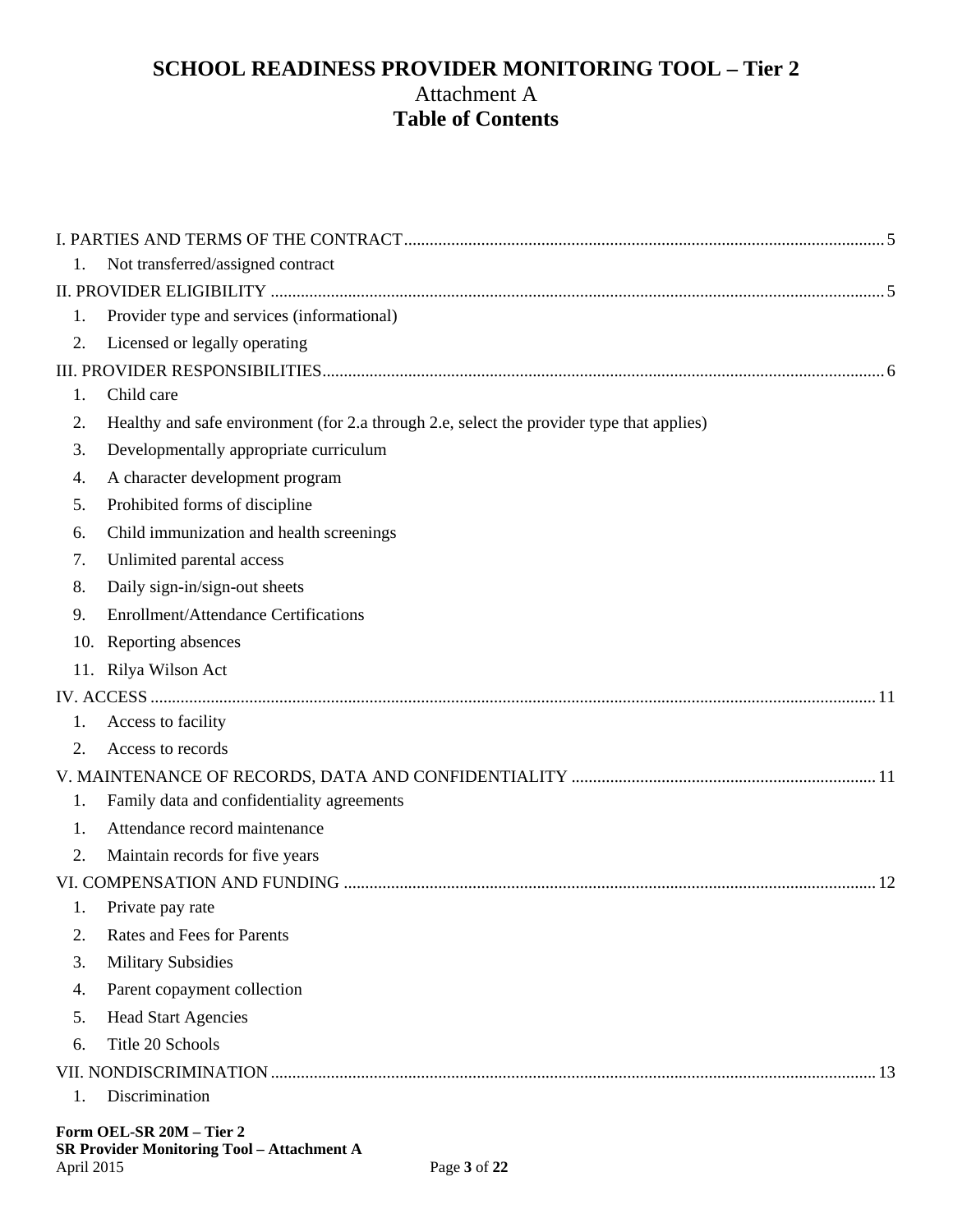## **SCHOOL READINESS PROVIDER MONITORING TOOL – Tier 2**  Attachment A **Table of Contents**

| 1.          | Timely unusual incident reporting                                                        |  |
|-------------|------------------------------------------------------------------------------------------|--|
| $2^{\circ}$ | Written notification of incident                                                         |  |
|             |                                                                                          |  |
| 1.          | Worker's compensation insurance                                                          |  |
| 2.          | Unemployment compensation insurance                                                      |  |
| 3.          | General liability insurance                                                              |  |
| 4.          | Homeowner's liability insurance or homeowner's insurance policy (for informal providers) |  |
| 5.          | Insurance changes                                                                        |  |
|             |                                                                                          |  |
|             |                                                                                          |  |
|             |                                                                                          |  |
|             | ATTACHMENT C – SCHOOL READINESS CURRICULUM APPROVAL PROCESS – MONITORING CRITERIA 19     |  |
|             |                                                                                          |  |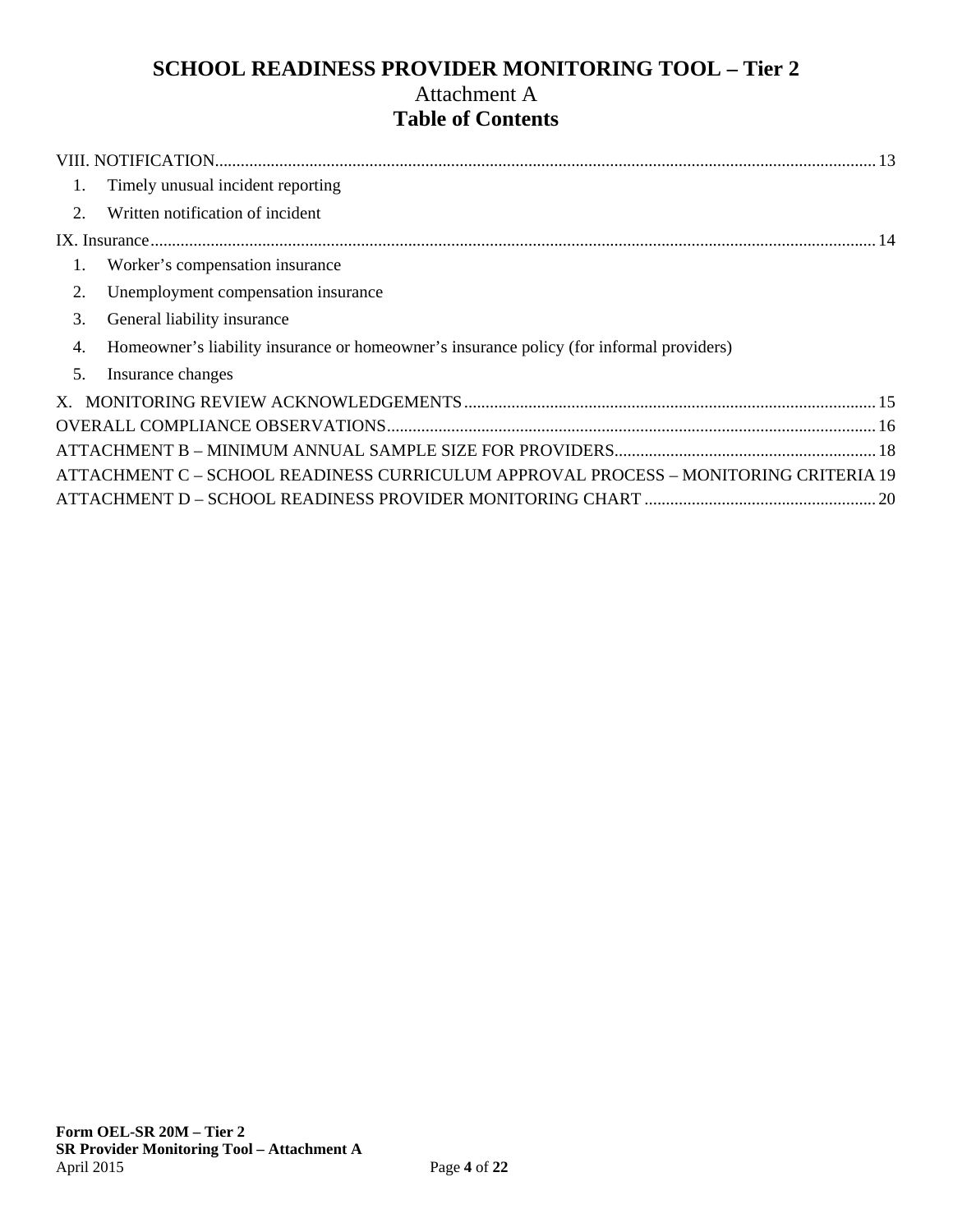## **SCHOOL READINESS PROVIDER MONITORING TOOL – Tier 2**

**Attachment A** 

## **EARLY LEARNING COALITION OF**

|                                               | <b>EARLI LEARNING COALITION OF</b> |                                                                                                                                                                            |  |
|-----------------------------------------------|------------------------------------|----------------------------------------------------------------------------------------------------------------------------------------------------------------------------|--|
|                                               |                                    |                                                                                                                                                                            |  |
|                                               |                                    |                                                                                                                                                                            |  |
| <b>I. PARTIES AND TERMS OF THE CONTRACT</b>   |                                    |                                                                                                                                                                            |  |
|                                               |                                    |                                                                                                                                                                            |  |
|                                               |                                    |                                                                                                                                                                            |  |
|                                               |                                    |                                                                                                                                                                            |  |
| 1. Not transferred/assigned contract          |                                    |                                                                                                                                                                            |  |
|                                               |                                    | Assessment activity - Does the ownership information match who is listed on the contract? If they match, then they are in compliance.                                      |  |
| $(I-6)$<br>N/A                                |                                    | <b>Yes</b> $\Box$ No $\Box$ Did the provider obtain written approval of the coalition if it transferred or assigned its contract to another entity, corporation, or owner? |  |
|                                               |                                    |                                                                                                                                                                            |  |
| <b>II. PROVIDER ELIGIBILITY</b>               |                                    |                                                                                                                                                                            |  |
| 1. Provider type and services (informational) |                                    |                                                                                                                                                                            |  |
| (check all that apply) (II-7 and III-18)      |                                    |                                                                                                                                                                            |  |
| Child care facility                           | Faith-based child care provider    | Full-time                                                                                                                                                                  |  |
| Family day care home                          | Informal child care provider       | Part-time                                                                                                                                                                  |  |
| Large family child care home                  | Before-school                      | Extended-day                                                                                                                                                               |  |

#### **2. Licensed or legally operating**

Public school or nonpublic school

Assessment activity -

1. Review DCF Master Facilities and Homes List or local licensing agency documentation (if applicable).

After-school

- 2. If the reviewer cannot validate a provider's legally operating status on the DCF Master Facilities and Homes List, access the DCF Child Care Information System (CCIS) website and conduct a provider search for the provider in question.
- 3. To determine if a private after school program or private summer camp, exempt from licensing, is legally operating, review level two background screenings for all center personnel. Review the provider's contract for the operating status and review the provider's final reimbursement report to verify that only children who are 5 years of age on or before September 1 and older are receiving service.

Extended-year

#### **Form OEL-SR 20M SR Provider Monitoring Tool – Attachment A**  April 2015 Page 5 of 22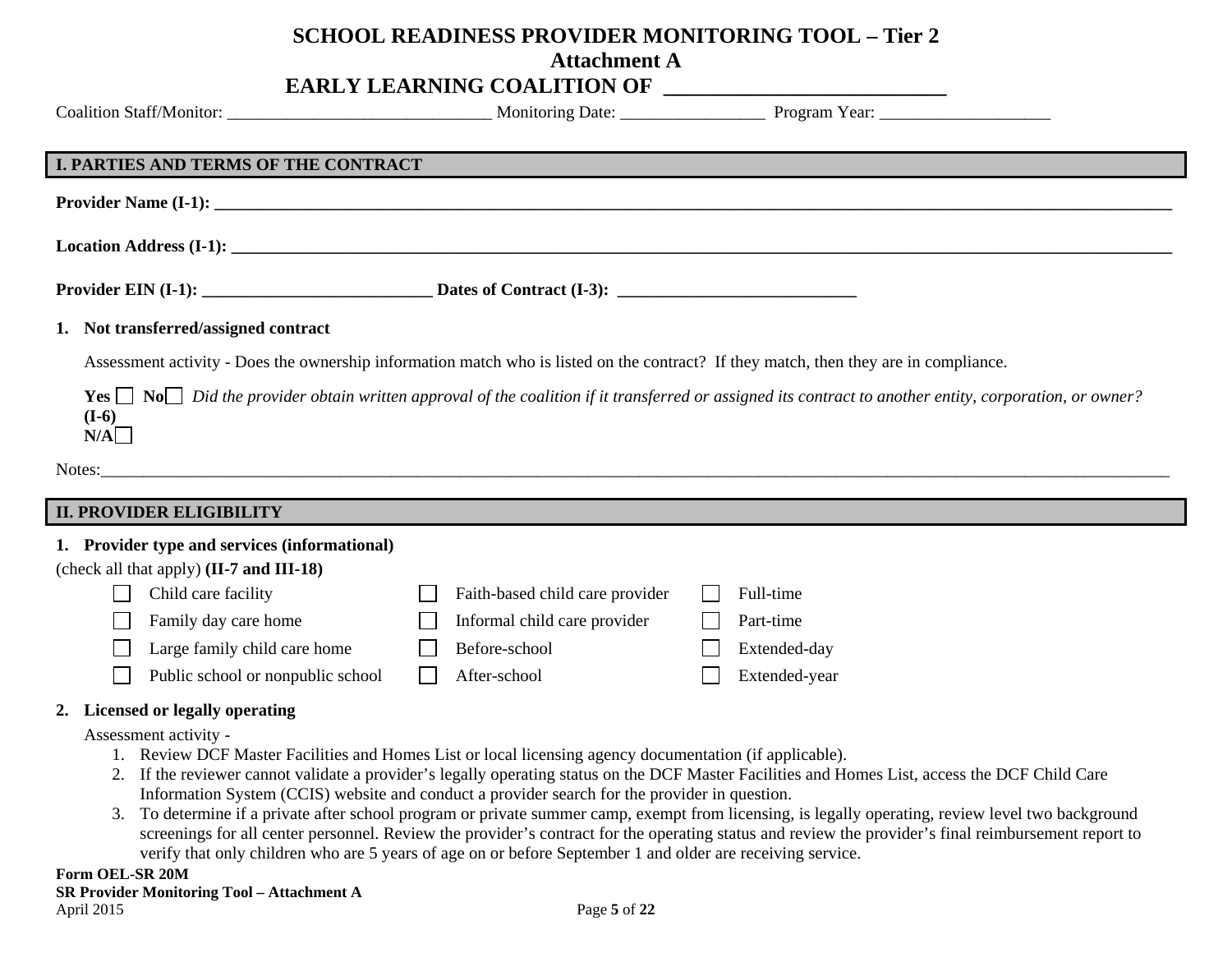## **SCHOOL READINESS PROVIDER MONITORING TOOL – Tier 2 Attachment A** EARLY LEARNING COALITION OF

|                                                                                                                                                                                                                                                                                                                                                                                                                                                                                                                                                                                                                                                                                                                                                                                                                                                                                                                                                                                                                                                                    |                  | Monitoring Date: Program Year: |  |
|--------------------------------------------------------------------------------------------------------------------------------------------------------------------------------------------------------------------------------------------------------------------------------------------------------------------------------------------------------------------------------------------------------------------------------------------------------------------------------------------------------------------------------------------------------------------------------------------------------------------------------------------------------------------------------------------------------------------------------------------------------------------------------------------------------------------------------------------------------------------------------------------------------------------------------------------------------------------------------------------------------------------------------------------------------------------|------------------|--------------------------------|--|
| Review the Division of Public Assistance Fraud (DPAF) Dispositions Report available on the OEL coalition zone to verify that the provider, or an<br>4.<br>owner, officer, or board director thereof, has not been convicted of, found guilty of, or pled guilty or nolo contendere to, regardless of adjudication,<br>public assistance fraud pursuant to s. 414.39, F.S., within the last five (5) years and is not acting as the beneficial owner for someone who has been<br>convicted of, found guilty of, or pled guilty or nolo contendere to, regardless of adjudication, public assistance fraud pursuant to s. 414.39, F.S., within<br>the last five (5) years.<br>Verify that the provider is not on the United States Department of Agriculture National Disqualified List nor does the provider share an officer or<br>5.<br>board director with a provider that is on the United States Department of Agriculture National Disqualified List.<br>Verify that informal providers meet state and federal requirements to be an eligible provider.<br>6. |                  |                                |  |
| <b>Yes</b> $\Box$ <b>No</b> $\Box$ <i>Is the provider licensed or legally operating? (Verification needed) (II-7)</i>                                                                                                                                                                                                                                                                                                                                                                                                                                                                                                                                                                                                                                                                                                                                                                                                                                                                                                                                              |                  |                                |  |
| License /Licensed Exempt ID:                                                                                                                                                                                                                                                                                                                                                                                                                                                                                                                                                                                                                                                                                                                                                                                                                                                                                                                                                                                                                                       | Expiration Date: |                                |  |
|                                                                                                                                                                                                                                                                                                                                                                                                                                                                                                                                                                                                                                                                                                                                                                                                                                                                                                                                                                                                                                                                    |                  |                                |  |
| Notes:                                                                                                                                                                                                                                                                                                                                                                                                                                                                                                                                                                                                                                                                                                                                                                                                                                                                                                                                                                                                                                                             |                  |                                |  |
|                                                                                                                                                                                                                                                                                                                                                                                                                                                                                                                                                                                                                                                                                                                                                                                                                                                                                                                                                                                                                                                                    |                  |                                |  |

## **III. PROVIDER RESPONSIBILITIES**

#### **1. Child care**

Assessment activity -

- 1. Does written address match physical address? If yes, provider is in compliance. If not, provider is not in compliance.
- 2. Has mail been returned by the carrier indicating wrong address? If it has then not in compliance. If it has not, then in compliance.

**Yes**  $\Box$  **No** *Did the provider enroll SR children in accordance with the services established by the coalition on the child care (payment) certificate* indicating authorized hours of care and are the sampled children at the physical location identified on the enrollment/attendance certification form? (III-*8, 9) For sampled files, if the error rate is 10% or higher, this will constitute a finding for this criterion that will count toward the high risk assessment identified in section D above. All non-compliance observations will still require corrections, regardless of the error rate percentage.* 

## **2. Healthy and safe environment (for 2.a through 2.e, select the provider type that applies)**

*Health and Safety requirements are specifically addressed in each provider type attachment. (III-11)* 

## *\** **If any violations are observed while conducting onsite visit, report observations to DCF or local licensing agency.**

**a. Licensed Provider Responsibilities (informational only)** 

Assessment activity - View a copy of their most recent DCF or local licensing agency inspection report.

**Yes No** *Is the provider providing a healthy and safe environment pursuant to s. 402.305(5), (6), and (7), as applicable, and as verified pursuant to s. 402.311 and 402.313?*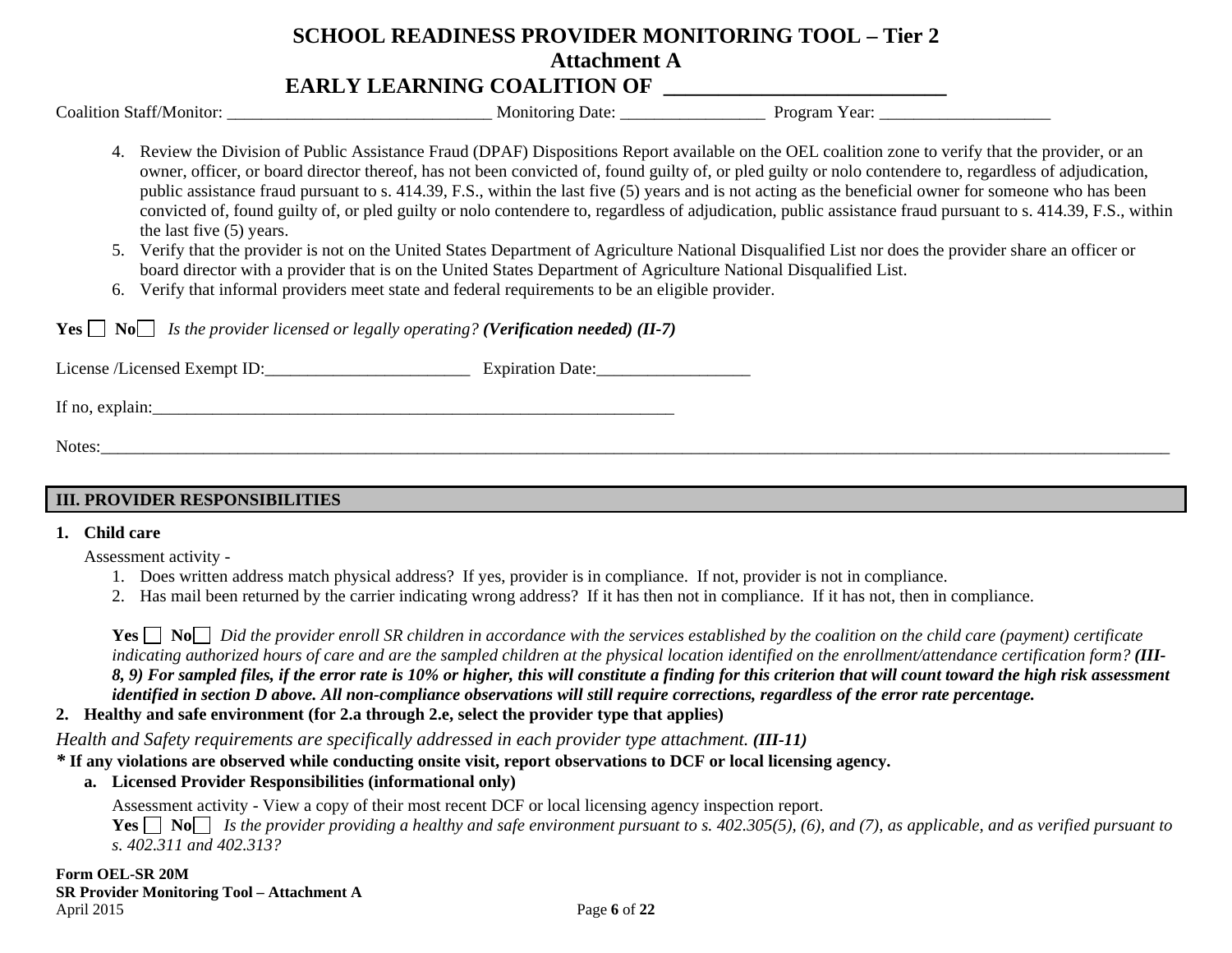# **SCHOOL READINESS PROVIDER MONITORING TOOL – Tier 2**

**Attachment A** 

## **EARLY LEARNING COALITION OF \_\_\_\_\_\_\_\_\_\_\_\_\_\_\_\_\_\_\_\_\_\_\_\_\_\_**

Coalition Staff/Monitor: \_\_\_\_\_\_\_\_\_\_\_\_\_\_\_\_\_\_\_\_\_\_\_\_\_\_\_\_\_\_\_ Monitoring Date: \_\_\_\_\_\_\_\_\_\_\_\_\_\_\_\_\_ Program Year: \_\_\_\_\_\_\_\_\_\_\_\_\_\_\_\_\_\_\_\_

**Yes**  $\Box$  **No**  $\Box$  *Did the provider maintain the required staff to child ratio in accordance with ss. 402.305(4), 402.302(8), or 402.302(11), F.S., as verified pursuant to s. 402.311, F.S.?* 

Notes:\_\_\_\_\_\_\_\_\_\_\_\_\_\_\_\_\_\_\_\_\_\_\_\_\_\_\_\_\_\_\_\_\_\_\_\_\_\_\_\_\_\_\_\_\_\_\_\_\_\_\_\_\_\_\_\_\_\_\_\_\_\_\_\_\_\_\_\_\_\_\_\_\_\_\_\_\_\_\_\_\_\_\_\_\_\_\_\_\_\_\_\_\_\_\_\_\_\_\_\_\_\_\_\_\_\_\_\_\_\_\_\_\_\_\_\_\_\_\_\_\_\_\_\_\_

## **b. Registered Provider Responsibilities (informational only)**

Assessment activity - View a copy of their most recent DCF annual report before onsite visit.

**Yes** *I* **No** *Is the provider providing a healthy and safe environment pursuant to s. 402.313, F.S.?* 

**Yes No** *Did the provider maintains the required staff to child ratio in accordance with s. 402.313, F.S.?* 

## **c. Before or After-school Provider Responsibilities**

Assessment activity - A program serving school-age children only is not required to be licensed if the program meets criteria in *65C-22.008(c)(2)2., FAC*, and complies with the minimum background screening requirements provided in Sections 402.305 and 402.3055, F.S.

**Yes**  $\Box$  **No**  $\Box$  **N/A** *Is the provider providing a healthy and safe environment pursuant to s. 402.305(1), F.S. and Rule 65C-22.008, FAC.?* 

Notes:

## **d. License Exempt Provider Responsibilities**

**Yes**  $\Box$  **No**  $\Box$  **N/A**  $\Box$  *Did the provider complete, annually submit to the coalition and post the health and safety checklist required by s. 1002.88(1)(c), F.S., as incorporated by reference in Rule 6M-4.620, F.A.C?* 

**Yes**  $\Box$  **No**  $\Box$  Did the provider maintain the required staff to child ratio in accordance with ss. 402.302(8) or (11), F.S., as applicable, and as verified *pursuant to s. 402.311, F.S?* 

**Yes**  $\Box$  **No** *Is the provider compliant with the "Pro-Children Act of 2001" 20 U.S.C. 7181-7184, in that no child care facility shall permit smoking within any indoor facility (or portion of such facility) operated by PROVIDER, to provide routine child care or early childhood development services to children. This does not apply to any portion of such facility that is used for a private residence.* 

Charter schools do not fall into this category.

Notes:\_\_\_\_\_\_\_\_\_\_\_\_\_\_\_\_\_\_\_\_\_\_\_\_\_\_\_\_\_\_\_\_\_\_\_\_\_\_\_\_\_\_\_\_\_\_\_\_\_\_\_\_\_\_\_\_\_\_\_\_\_\_\_\_\_\_\_\_\_\_\_\_\_\_\_\_\_\_\_\_\_\_\_\_\_\_\_\_\_\_\_\_\_\_\_\_\_\_\_\_\_\_\_\_\_\_\_\_\_\_\_\_\_\_\_\_\_\_\_\_\_\_\_\_\_

## **e. Informal Provider Responsibilities**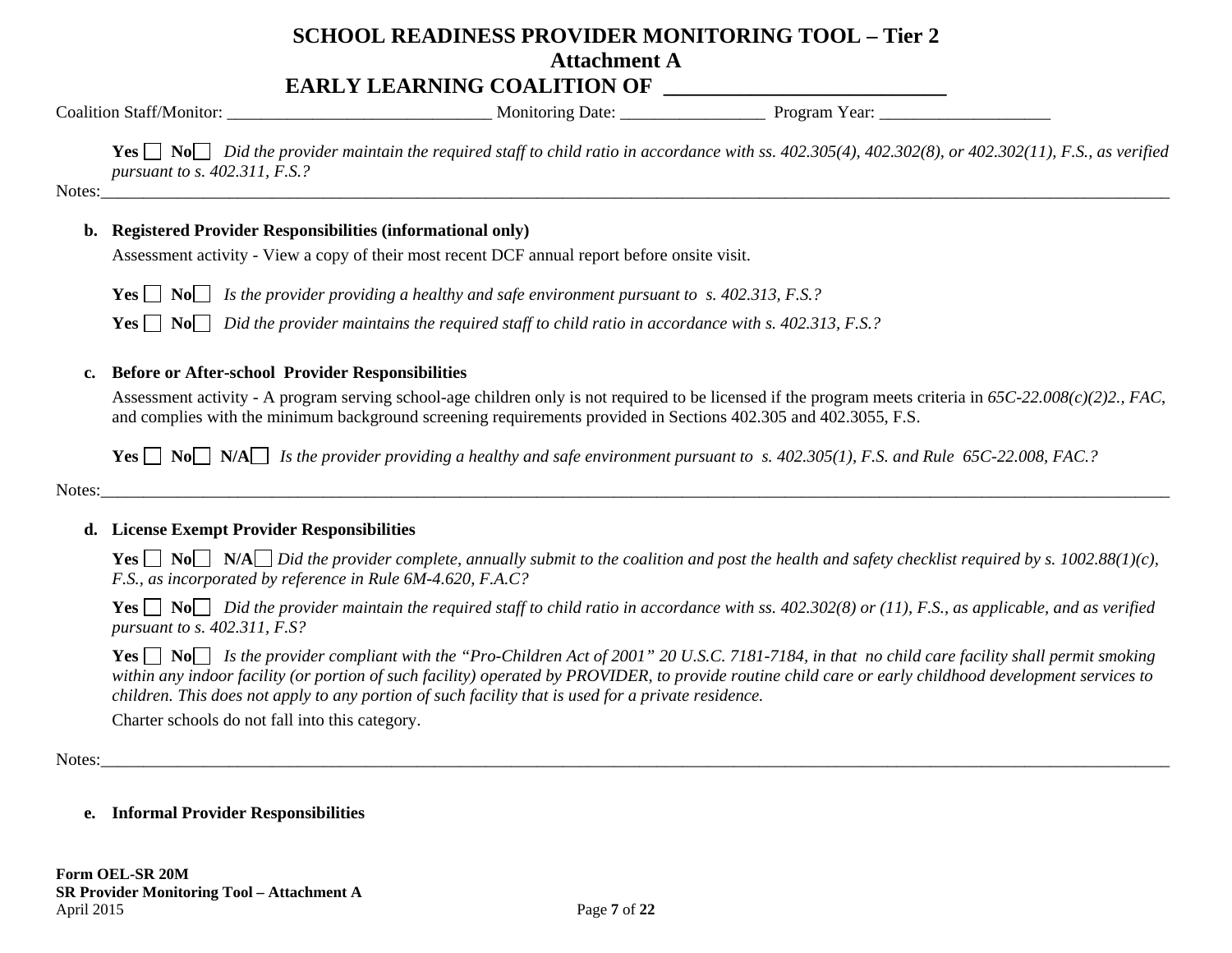## EARLY LEARNING COALITION OF

| Coalition              | Date. | Program |  |
|------------------------|-------|---------|--|
| ./Monitor <sup>.</sup> | VI.   | Year:   |  |
| ман                    |       |         |  |
|                        |       |         |  |

**Yes**  $\Box$  **No**  $\Box$  Did the provider complete, annually submit to the coalition and post the health and safety checklist required by s. 1002.88(1)(c), F.S., as *incorporated by reference in Rule 6M-4.620, F.A.C?* 

**Yes**  $\Box$  **No**  $\Box$  *Did the provider serve five (5) or less children from one family?* 

**Yes**  $\Box$  **No** *Is the provider compliant with the "Pro-Children Act of 2001" 20 U.S.C. 7181-7184, in that no child care facility shall permit smoking within any indoor facility (or portion of such facility) operated by PROVIDER, to provide routine child care or early childhood development services to children. This does not apply to any portion of such facility that is used for a private residence.* 

Notes:\_\_\_\_\_\_\_\_\_\_\_\_\_\_\_\_\_\_\_\_\_\_\_\_\_\_\_\_\_\_\_\_\_\_\_\_\_\_\_\_\_\_\_\_\_\_\_\_\_\_\_\_\_\_\_\_\_\_\_\_\_\_\_\_\_\_\_\_\_\_\_\_\_\_\_\_\_\_\_\_\_\_\_\_\_\_\_\_\_\_\_\_\_\_\_\_\_\_\_\_\_\_\_\_\_\_\_\_\_\_\_\_\_\_\_\_\_\_\_\_\_\_\_\_\_

## **3. Developmentally appropriate curriculum**

 $Yes \Box \ No \Box \ NA \Box$  Is the provider using an approved Developmentally Appropriate Curriculum (as it specified in OEL-SR 20 and Attachment C of Form *OEL-SR 20M)?* **(III-13)** 

|                                                                                                                                                                                                         | Edition or date: |
|---------------------------------------------------------------------------------------------------------------------------------------------------------------------------------------------------------|------------------|
|                                                                                                                                                                                                         | Edition or date: |
| Curriculum used:<br>Character Development Program included in curriculum? Yes $\Box$ No $\Box$ N/A $\Box$ For school age programs only                                                                  |                  |
| 4. A character development program<br><b>Yes</b> $\Box$ No <i>Is the provider using the character development program as it identified in OEL-SR 20? (III-14)</i><br>$N/A$ For school age programs only |                  |
|                                                                                                                                                                                                         | Edition or date: |

#### **5. Prohibited forms of discipline**

Assessment activity

- 1. Review the provider's discipline policy to validate that it does not subject children to discipline that is severe, humiliating or frightening. The discipline must not be associated with food, rest or toileting. Spanking or any other form of physical punishment is prohibited. Children may not be denied active play as a consequence of misbehavior.
- 2. Make observations while on-site to determine if the provider's discipline practices are age-appropriate and in compliance with s. 402.305.(12), F.S.

**Yes**  $\Box$  **No** Does the provider only implement forms of discipline that are not prohibited? (**III-16**)

#### **6. Child immunization and health screenings**

Assessment activity - Select immunization records of children in monitoring sample, who are less than school age, to ensure that they are present and current. Anything less than 100% does not reflect compliance.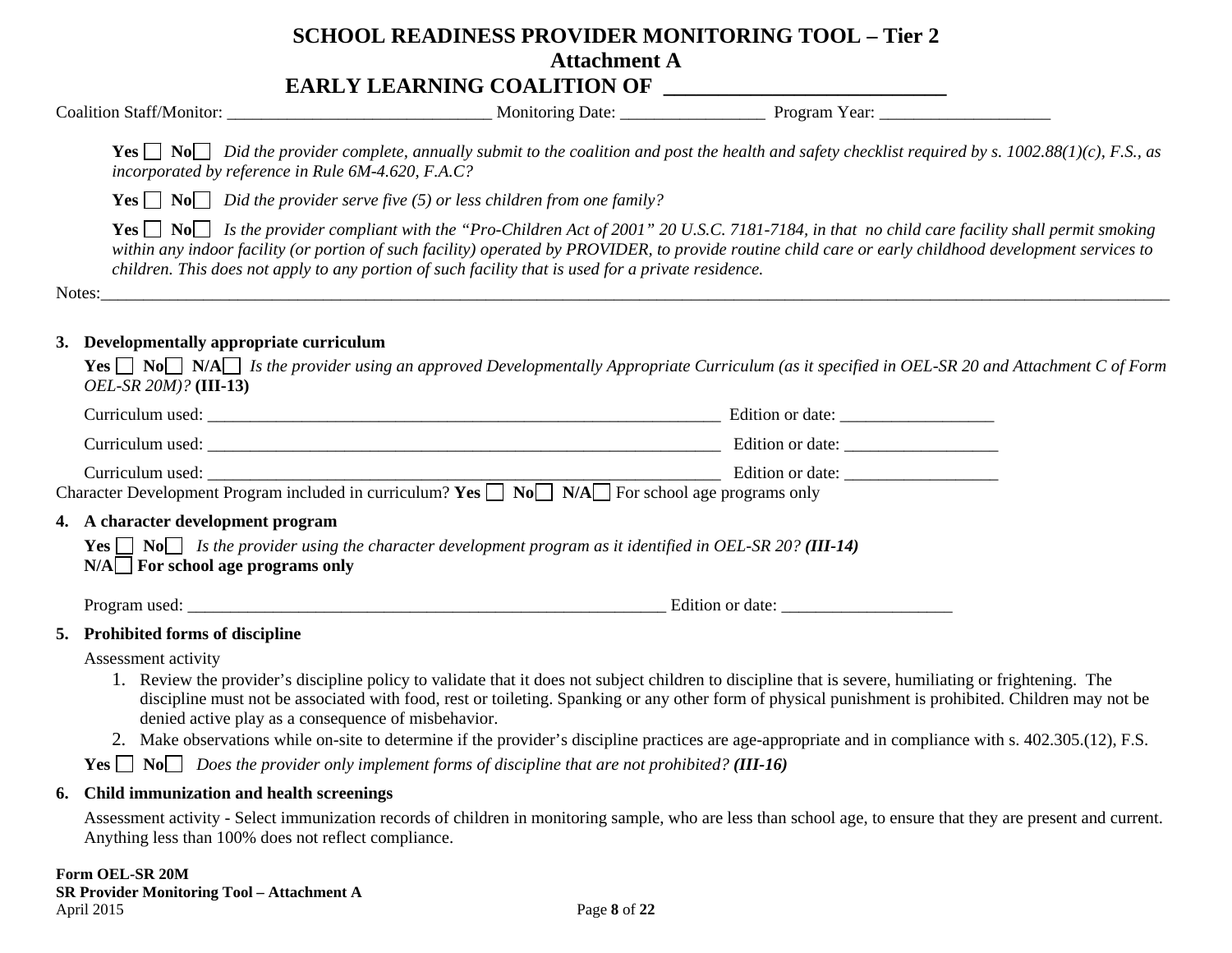## **EARLY LEARNING COALITION OF \_\_\_\_\_\_\_\_\_\_\_\_\_\_\_\_\_\_\_\_\_\_\_\_\_\_**

Coalition Staff/Monitor: \_\_\_\_\_\_\_\_\_\_\_\_\_\_\_\_\_\_\_\_\_\_\_\_\_\_\_\_\_\_\_ Monitoring Date: \_\_\_\_\_\_\_\_\_\_\_\_\_\_\_\_\_ Program Year: \_\_\_\_\_\_\_\_\_\_\_\_\_\_\_\_\_\_\_\_

**Yes**  $\Box$  **No**  $\Box$  Are all child immunization and health screenings requirements met as necessary, including appropriate vision and hearing screening and *examination, within 30 days after enrollment? (III-17) For sampled files, if the error rate is 10% or higher, this will constitute a finding for this criterion that will count toward the high risk assessment identified in section D above. All non-compliance observations will still require corrections, regardless of the error rate percentage.*

 $N/A \Box$  *(Licensed provider)* 

## **7. Unlimited parental access**

**Yes**  $\Box$  **No** *Does the provider afford parents unlimited access to their children during normal hours of provider operation when children are in the care of the provider? (III-24)* 

## **ATTENDANCE REPORTING**

\_\_\_\_\_\_\_\_\_\_\_\_\_\_\_\_\_\_\_\_\_\_\_\_\_\_\_\_\_\_ Month(s) validated for attendance

#### **8. Daily sign-in/sign-out sheets**

Assessment activity - Review sign-in/sign-out logs for children in sample. Some non-compliance observations may not result in questioned cost but will require technical assistance.

**Yes**  $\Box$  **No**  $\Box$  *Are the parent sign-in/sign-out daily attendance forms completed in accordance with rule (6M-4.500(1)-(4), FAC)? (III-20) For sampled files, if the error rate is 10% or higher, this will constitute a finding for this criterion that will count toward the high risk assessment identified in section D above. All non-compliance observations will still require corrections, regardless of the error rate percentage.* 

**Yes**  $\Box$  **No**  $\Box$  *Did the observation result in a questioned cost? Indicate amount*  $\Box$ 

Indicate any discrepancies found (including questioned costs): **(VII-51)**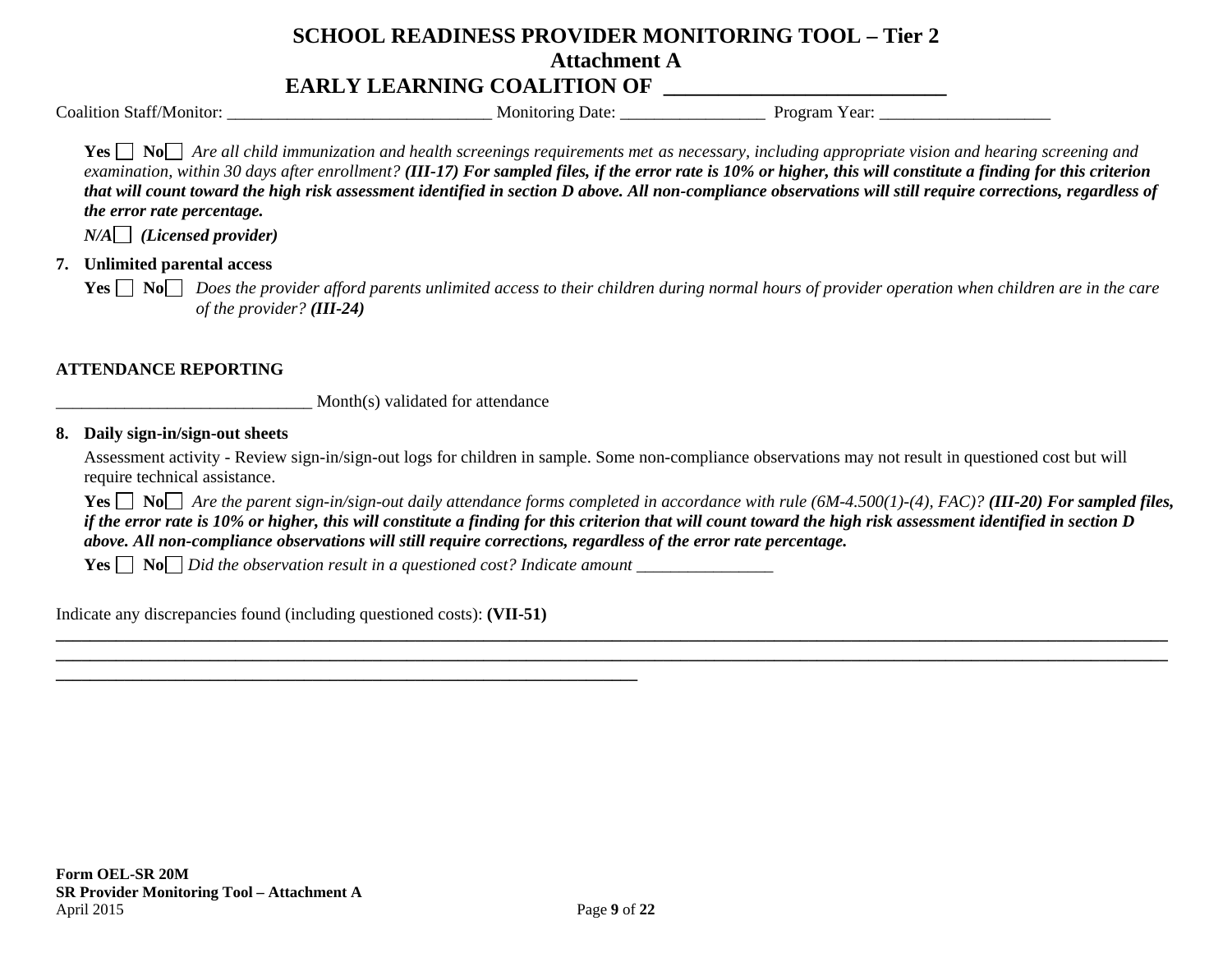## **SCHOOL READINESS PROVIDER MONITORING TOOL – Tier 2 Attachment A** EARLY LEARNING COALITION OF

Coalition Staff/Monitor: \_\_\_\_\_\_\_\_\_\_\_\_\_\_\_\_\_\_\_\_\_\_\_\_\_\_\_\_\_\_\_ Monitoring Date: \_\_\_\_\_\_\_\_\_\_\_\_\_\_\_\_\_ Program Year: \_\_\_\_\_\_\_\_\_\_\_\_\_\_\_\_\_\_\_\_

#### **9. Enrollment/Attendance Certifications**

Assessment activity - Review enrollment/attendance certifications for children in sample and compare to the sign-in/sign-out forms. Observe and record attendance in each classroom sample and then compare them to the sign in sheets to make sure the sign in sheets are accurately reflecting children present. Some non-compliance observations may not result in questioned cost but will require technical assistance.

**Yes**  $\Box$  **No**  $\Box$  Are the provider's monthly enrollment/attendance certifications completed in accordance with rule (6M-4.500(1)-(4), FAC)? (**III-20) For** *sampled files, if the error rate is 10% or higher, this will constitute a finding for this criterion that will count toward the high risk assessment identified in section D above. All non-compliance observations will still require corrections, regardless of the error rate percentage.* 

**Yes No** *Did the observation result in a questioned cost? Indicate amount \_\_\_\_\_\_\_\_\_\_\_\_\_\_\_\_*

Indicate any discrepancies found (including disallowed costs): **(VII-51)**

\_\_\_\_\_\_\_\_\_\_\_\_\_\_\_\_\_\_\_\_\_\_\_\_\_\_\_\_\_\_\_\_\_\_\_\_\_\_\_\_\_\_\_\_\_\_\_\_\_\_\_\_\_\_\_\_\_\_\_\_\_\_\_\_\_\_\_\_

#### **10. Reporting absences**

Assessment activity - Review sign-in/sign-out log for children in sample. From the selected sample, determine which children were absent. Once a determination has been made, ask the provider for documentation that supports communication with DCF or the parent concerning absences as applicable. Determine if procedures were followed to substantiate compliance with attendance reporting.

**Yes**  $\Box$  **No** *If applicable, did the provider notify the coalition if a child was absent for five (5) consecutive days with no contact from parent by the close of the fifth (5th) day, according to rule? (III-21) For sampled files, if the error rate is 10% or higher, this will constitute a finding for this criterion that will count toward the high risk assessment identified in section D above. All non-compliance observations will still require corrections, regardless of the error rate percentage.* 

**N/AYes No** *If no, did the observation result in a questioned cost? Indicate amount* \_\_\_\_\_\_\_\_\_\_\_\_\_\_\_\_ Indicate any discrepancies found:

\_\_\_\_\_\_\_\_\_\_\_\_\_\_\_\_\_\_\_\_\_\_\_\_\_\_\_\_\_\_\_\_\_\_\_\_\_\_\_\_\_\_\_\_\_\_\_\_\_\_\_\_\_\_\_\_\_\_\_\_\_\_\_\_\_\_\_\_\_\_\_\_\_\_\_\_\_\_\_\_

#### **11. Rilya Wilson Act (s. 39.604, F.S.)**

When an at-risk child has an unexcused absence or seven consecutive days of excused absences, the school readiness provider shall notify the Department of Children and Families or community-based lead agency and the early learning coalition.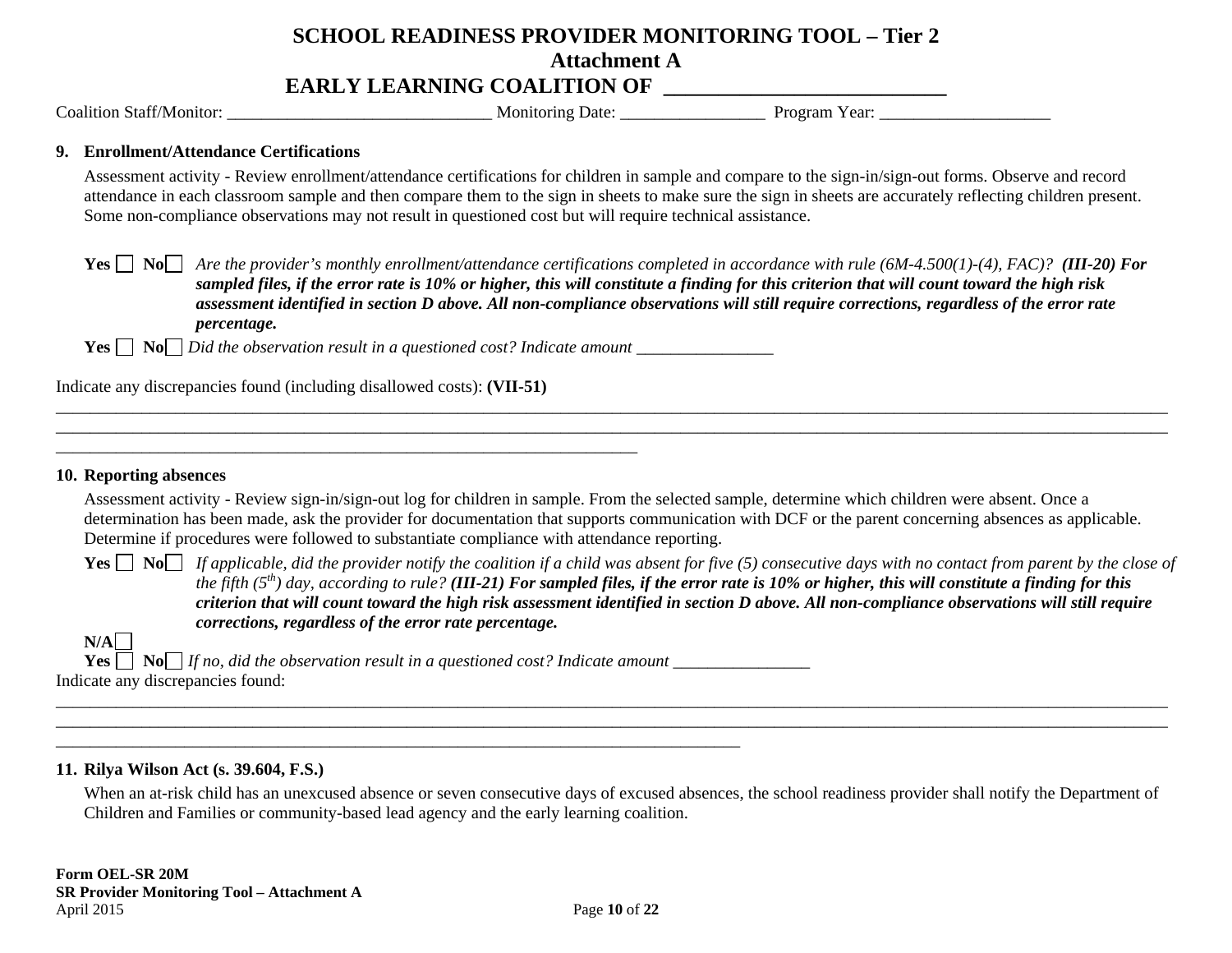## **EARLY LEARNING COALITION OF \_\_\_\_\_\_\_\_\_\_\_\_\_\_\_\_\_\_\_\_\_\_\_\_\_\_**

|  | <b>Coalition Staff/Monitor:</b> |
|--|---------------------------------|
|--|---------------------------------|

Coalition Staff/Monitor: \_\_\_\_\_\_\_\_\_\_\_\_\_\_\_\_\_\_\_\_\_\_\_\_\_\_\_\_\_\_\_ Monitoring Date: \_\_\_\_\_\_\_\_\_\_\_\_\_\_\_\_\_ Program Year: \_\_\_\_\_\_\_\_\_\_\_\_\_\_\_\_\_\_\_\_

Assessment activity - Review sign-in/sign-out log for at-risk children in sample. From the selected sample, determine which children were absent. Once a determination has been made, ask the provider for documentation that supports communication with DCF or the parent concerning absences as applicable. Determine if procedures were followed to substantiate compliance with attendance reporting.

**Yes No** *If applicable, did the provider abide by the provisions of the Rilya Wilson Act for each at-risk child under the age of school entry by documenting any notification contact made with the DCF or community-based agencies' case manager? (III-22) For sampled files, if the error rate is 10% or higher, this will constitute a finding for this criterion that will count toward the high risk assessment identified in section D above. All non-compliance observations will still require corrections, regardless of the error rate percentage.* 

 $N/A$ 

Indicate any discrepancies found:

\_\_\_\_\_\_\_\_\_\_\_\_\_\_\_\_\_\_\_\_\_\_\_\_\_\_\_\_\_\_\_\_\_\_\_\_\_\_\_\_\_\_

Notes:\_\_\_\_\_\_\_\_\_\_\_\_\_\_\_\_\_\_\_\_\_\_\_\_\_\_\_\_\_\_\_\_\_\_\_\_\_\_\_\_\_\_\_\_\_\_\_\_\_\_\_\_\_\_\_\_\_\_\_\_\_\_\_\_\_\_\_\_\_\_\_\_\_\_\_\_\_\_\_\_\_\_\_\_\_\_\_\_\_\_\_\_\_\_\_\_\_\_\_\_\_\_\_\_\_\_\_\_\_\_\_\_\_\_\_\_\_\_\_\_\_\_\_\_\_

## **IV. ACCESS**

**1. Access to facility** 

**Yes No** *Does the provider allow coalition staff (contractor or sub-contractor) or OEL staff immediate access to facility per contract? (V-34)* 

**Immediate is defined in the context of what someone would see as reasonable time** 

 **to grant access to the site. Monitoring staff should take into consideration eating time and staff available (without disrupting normal operations and teacher/student ratios), etc.** 

**2. Access to records** 

**Yes No** *Does the provider allow coalition staff (contractor or sub-contractor) or OEL staff immediate access to records per contract? (V-35)* 

**Immediate is defined in the context of what someone would see as reasonable time to grant access to the site. Monitoring staff should take into consideration eating time and staff available (without disrupting normal operations and teacher/student ratios), etc.**

Notes:

## **V. MAINTENANCE OF RECORDS, DATA AND CONFIDENTIALITY**

**1. Family data and confidentiality agreements** 

Assessment activity - Review confidentiality agreements signed by provider staff.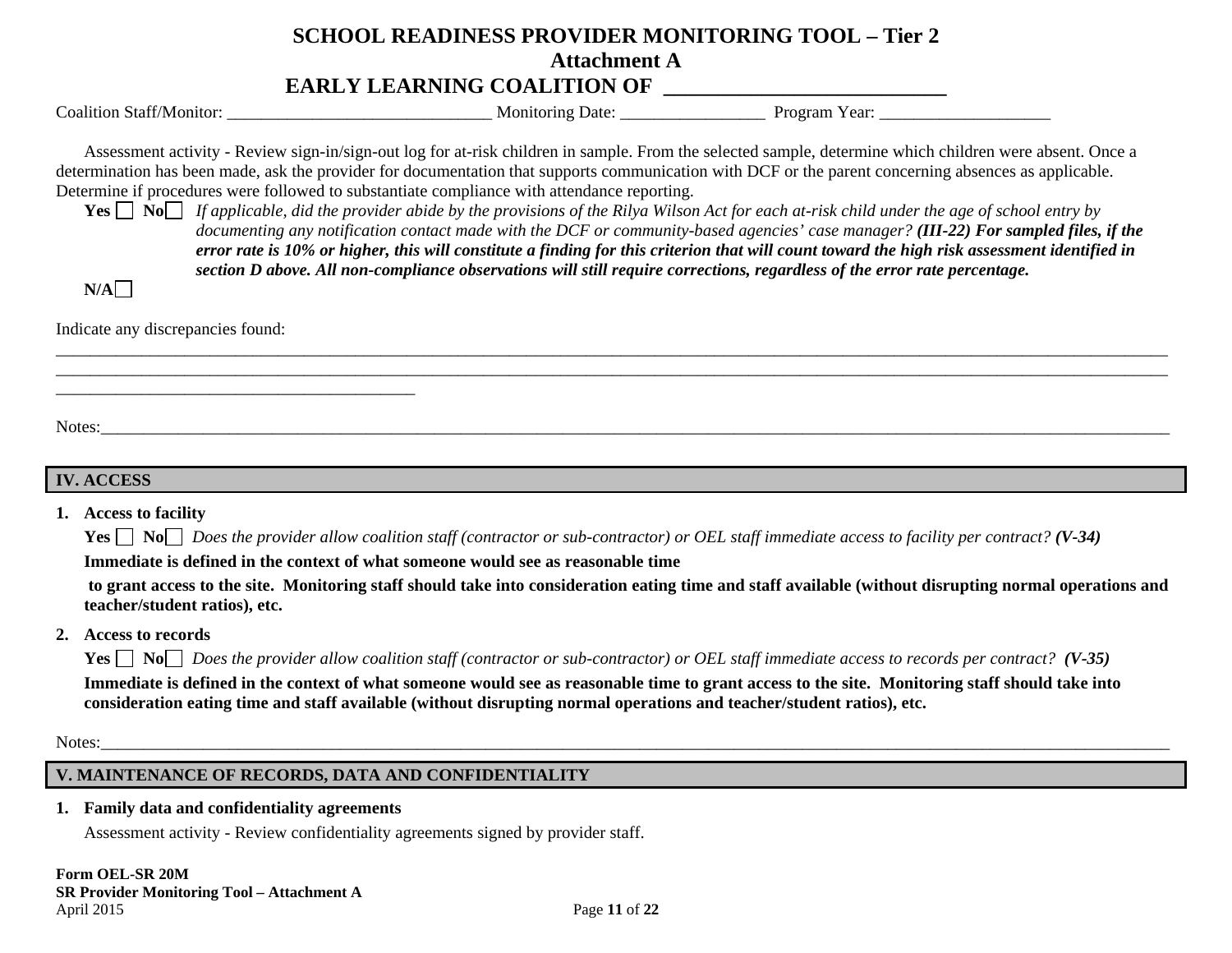## **EARLY LEARNING COALITION OF \_\_\_\_\_\_\_\_\_\_\_\_\_\_\_\_\_\_\_\_\_\_\_\_\_\_**

Coalition Staff/Monitor: \_\_\_\_\_\_\_\_\_\_\_\_\_\_\_\_\_\_\_\_\_\_\_\_\_\_\_\_\_\_\_ Monitoring Date: \_\_\_\_\_\_\_\_\_\_\_\_\_\_\_\_\_ Program Year: \_\_\_\_\_\_\_\_\_\_\_\_\_\_\_\_\_\_\_\_

**Yes No** *Does provider protect child & family data and have staff complete confidentiality agreements in accordance with provider contract? (VI-36)* **The monitor should select a sample of staff to review during on-site visits.** 

#### **2. Attendance record maintenance**

**Yes No** *Does the provider maintain records of sampled children, including sign in and sign out documentation, enrollment and attendance certifications, documentation to support excused absences and proof of parent co-payments for children funded by the SR program per contract? (VI-37) For sampled files, if the error rate is 10% or higher, this will constitute a finding for this criterion that will count toward the high risk assessment identified in section D above. All non-compliance observations will still require corrections, regardless of the error rate percentage.* 

## **3. Maintain records for five years**

Assessment activity - Review sample of 5 child records (including payment certificates, sign in and sign out documentation, enrollment and attendance certifications, documentation to support excused absences and proof of parent co-payments) to include children who were terminated or who were enrolled and paid for 5 years prior to the date of the onsite visit

**Yes**  $\Box$  **No**  $\Box$  **N/A**  $\Box$  *Does the provider maintain the above mentioned records for audit purposes for a period of five (5) years from the date of the last reimbursement request for that fiscal year or until the resolution of any audit findings or any litigation related to this Contract, whichever occurs last? (VI-37)* 

Notes:\_\_\_\_\_\_\_\_\_\_\_\_\_\_\_\_\_\_\_\_\_\_\_\_\_\_\_\_\_\_\_\_\_\_\_\_\_\_\_\_\_\_\_\_\_\_\_\_\_\_\_\_\_\_\_\_\_\_\_\_\_\_\_\_\_\_\_\_\_\_\_\_\_\_\_\_\_\_\_\_\_\_\_\_\_\_\_\_\_\_\_\_\_\_\_\_\_\_\_\_\_\_\_\_\_\_\_\_\_\_\_\_\_\_\_\_\_\_\_\_\_\_\_\_\_

## **VI. COMPENSATION AND FUNDING**

## **1. Private pay rate**

Assessment activity - Review most recent provider CCR&R update or other provider communication regarding private pay to the coalition and compare to what the provider currently reports as its private pay rate.

**Yes**  $\Box$  No $\Box$  Did the provider report changes to the coalition to its private pay rate no later than the close of business on the day of the change? (**VII-43**) **Yes** *IS No <i>Is the provider's rates for SR services equal to or less than the provider's private pay rate?* 

## **2. Rates and Fees for Parents**

Assessment activity - Review private pay information that the provider gives to parents. Verify that a list of fees is available to parents and if applicable the type of written notice given if there is a different between the private pay rate and the SR rate. Parents of children in the sample may also be interviewed. **Yes**  $\Box$  **No** *Did the provider provide the parent with a list of any fees it charges and, if applicable, written notice of the difference between the private pay rate and SR reimbursement, prior to the parent enrolling his/her child?* (VII-44)

#### **3. Military Subsidies**

Assessment activity - Review sampled children for military affiliation.

 $\bf{Yes} ⊡ No⊑ N/A⊑$  *Did the provider notify the coalition if it received military subsidy payments through or from the Child Care Aware of America® (formally NACCRRA) or any legal successor organizations, on behalf of any child enrolled in the provider's SR program? (VII-45)*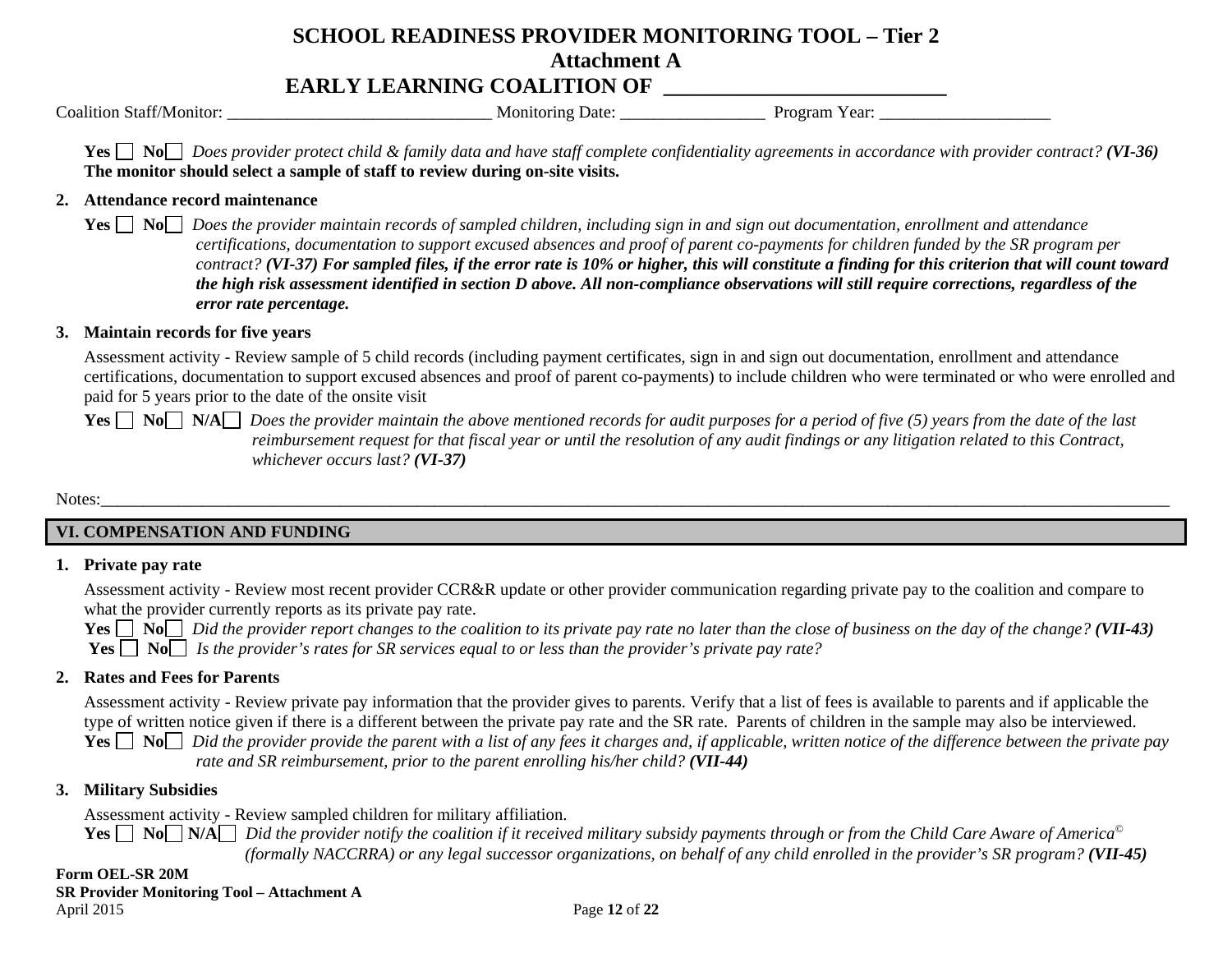## **EARLY LEARNING COALITION OF \_\_\_\_\_\_\_\_\_\_\_\_\_\_\_\_\_\_\_\_\_\_\_\_\_\_**

Coalition Staff/Monitor: \_\_\_\_\_\_\_\_\_\_\_\_\_\_\_\_\_\_\_\_\_\_\_\_\_\_\_\_\_\_\_ Monitoring Date: \_\_\_\_\_\_\_\_\_\_\_\_\_\_\_\_\_ Program Year: \_\_\_\_\_\_\_\_\_\_\_\_\_\_\_\_\_\_\_\_

#### **4. Parent copayment collection**

Assessment activity - Review documentation that validates parent copayment collection by provider for children in sample.

**Yes No** *Does the provider have a method for documenting and collecting the required copayment and issuing receipts to parents? (VII-46) For sampled files, if the error rate is 10% or higher, this will constitute a finding for this criterion that will count toward the high risk assessment identified in section D above. All non-compliance observations will still require corrections, regardless of the error rate percentage.* 

#### **5. Head Start Agencies**

Assessment activity - Review sampled children sign in/sign out log for evidence that children attended above and beyond the scheduled Head Start program hours.

**Yes**  $\Box$  **No**  $\Box$  **N/A** *If applicable, is the provider's Head Start program in addition to and not in substitution for its school readiness program? (VII-52)* 

#### **6. Title 20 Schools**

Assessment activity - Review sampled children sign in/sign out log for evidence that children attended above and beyond the scheduled public school program hours.

**Yes**  $\Box$  **No**  $\Box$  *N* $\land$  *If applicable, is the provider's public school program in addition to and not in substitution for its school readiness program? (VII-53)* 

Notes:\_\_\_\_\_\_\_\_\_\_\_\_\_\_\_\_\_\_\_\_\_\_\_\_\_\_\_\_\_\_\_\_\_\_\_\_\_\_\_\_\_\_\_\_\_\_\_\_\_\_\_\_\_\_\_\_\_\_\_\_\_\_\_\_\_\_\_\_\_\_\_\_\_\_\_\_\_\_\_\_\_\_\_\_\_\_\_\_\_\_\_\_\_\_\_\_\_\_\_\_\_\_\_\_\_\_\_\_\_\_\_\_\_\_\_\_\_\_\_\_\_\_\_\_\_

#### **VII. NONDISCRIMINATION**

#### **1. Discrimination**

**Yes**  $\Box$  **No**  $\Box$  *Has the coalition received any formal complaints regarding this provider related to discrimination against children on the basis of race, national origin, ethnic background, sex, religious affiliation, or disability or regarding discrimination against staff persons on the basis of religion?* **(IX-55)** 

## **VIII. NOTIFICATION**

#### **1. Timely unusual incident reporting**

**Yes No** *Did the coalition verify that the provider reported unusual incidents on file during the visit to the coalition by no later than the close of business Yest on the day of the incident? An unusual incident is defined in Form OEL-SR 20 (August 2014) at number 69 as incorporated by reference in Rule 6M-4.610, FAC. (XI-68)* 

**N/A**

#### **2. Written notification of incident**

**Yes No** *Did the provider submit a written report of the incident on file during the visit to the coalition within three business days?* (**XI-68**)

#### **Form OEL-SR 20M SR Provider Monitoring Tool – Attachment A**  April 2015 **Page 13** of **22**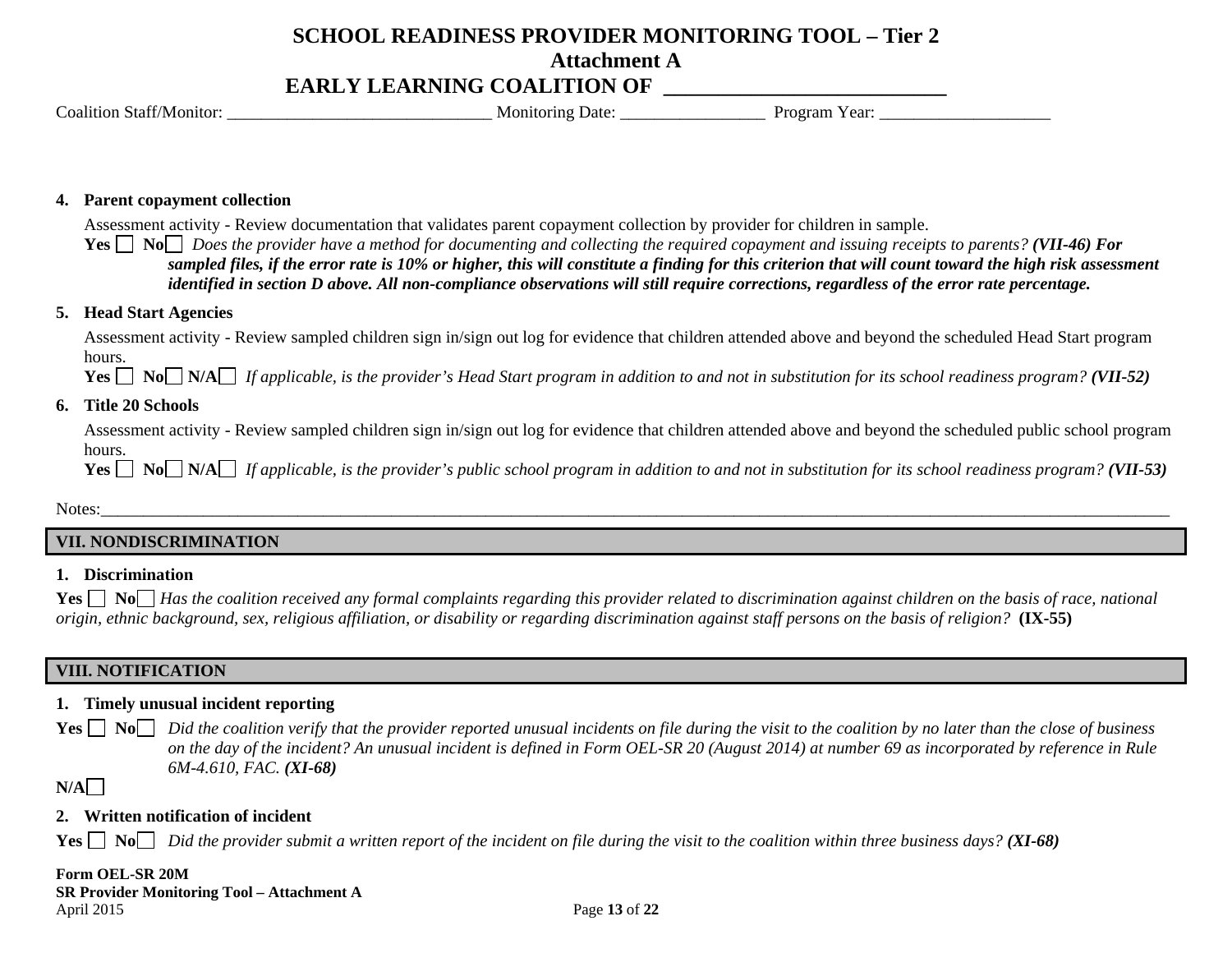## **SCHOOL READINESS PROVIDER MONITORING TOOL – Tier 2**

## **Attachment A**

| N/A                         |                                                                                                                                                              |                                                                        |                                                                                                                                                                                                                                                                                                     |
|-----------------------------|--------------------------------------------------------------------------------------------------------------------------------------------------------------|------------------------------------------------------------------------|-----------------------------------------------------------------------------------------------------------------------------------------------------------------------------------------------------------------------------------------------------------------------------------------------------|
|                             |                                                                                                                                                              |                                                                        |                                                                                                                                                                                                                                                                                                     |
| <b>IX.</b> Insurance        |                                                                                                                                                              |                                                                        |                                                                                                                                                                                                                                                                                                     |
|                             | 1. Worker's compensation insurance<br><b>Yes</b> $\Box$ <b>No</b> $\Box$ <b>N/A</b> $\Box$ <b>Waiver</b> $\Box$ (if applicable, obtain a copy of the waiver) |                                                                        |                                                                                                                                                                                                                                                                                                     |
|                             | Does the provider have Workers' Compensation insurance that covers the term of the contract? (III-19)                                                        |                                                                        |                                                                                                                                                                                                                                                                                                     |
| $Yes \Box No \Box N/A \Box$ | 2. Unemployment compensation insurance<br>Does the provider have Unemployment Compensation insurance that covers the term of the contract? (III-19)          |                                                                        |                                                                                                                                                                                                                                                                                                     |
| N/A                         | 3. General liability insurance                                                                                                                               | the coalition with written evidence of coverage? (OEL-SR20 L, FFN, LE) | <b>Yes</b> $\Box$ No $\Box$ Did the coalition verify that the provider maintained general liability insurance (including transportation insurance if applicable) and provided                                                                                                                       |
|                             | 4. Homeowner's liability insurance or homeowner's insurance policy (for informal providers)                                                                  |                                                                        |                                                                                                                                                                                                                                                                                                     |
| $\Box$ No $\Box$            | $(OEL-SR20 FFN)$                                                                                                                                             |                                                                        | Did the coalition verify that the provider maintained home owner's insurance and provided the coalition with written evidence of coverage?                                                                                                                                                          |
| N/A                         |                                                                                                                                                              |                                                                        |                                                                                                                                                                                                                                                                                                     |
| 5. Insurance changes<br>N/A | coalition? (OEL-SR20 L, FFN, LE)                                                                                                                             |                                                                        | Assessment activity - Verify proof of insurance. If provider demonstrates current insurance information then they are compliant.<br><b>Yes</b> $\Box$ No Did the provider submit advance written notice of cancellation or changes to insurance coverage a minimum of ten (10) calendar days to the |

Notes:\_\_\_\_\_\_\_\_\_\_\_\_\_\_\_\_\_\_\_\_\_\_\_\_\_\_\_\_\_\_\_\_\_\_\_\_\_\_\_\_\_\_\_\_\_\_\_\_\_\_\_\_\_\_\_\_\_\_\_\_\_\_\_\_\_\_\_\_\_\_\_\_\_\_\_\_\_\_\_\_\_\_\_\_\_\_\_\_\_\_\_\_\_\_\_\_\_\_\_\_\_\_\_\_\_\_\_\_\_\_\_\_\_\_\_\_\_\_\_\_\_\_\_\_\_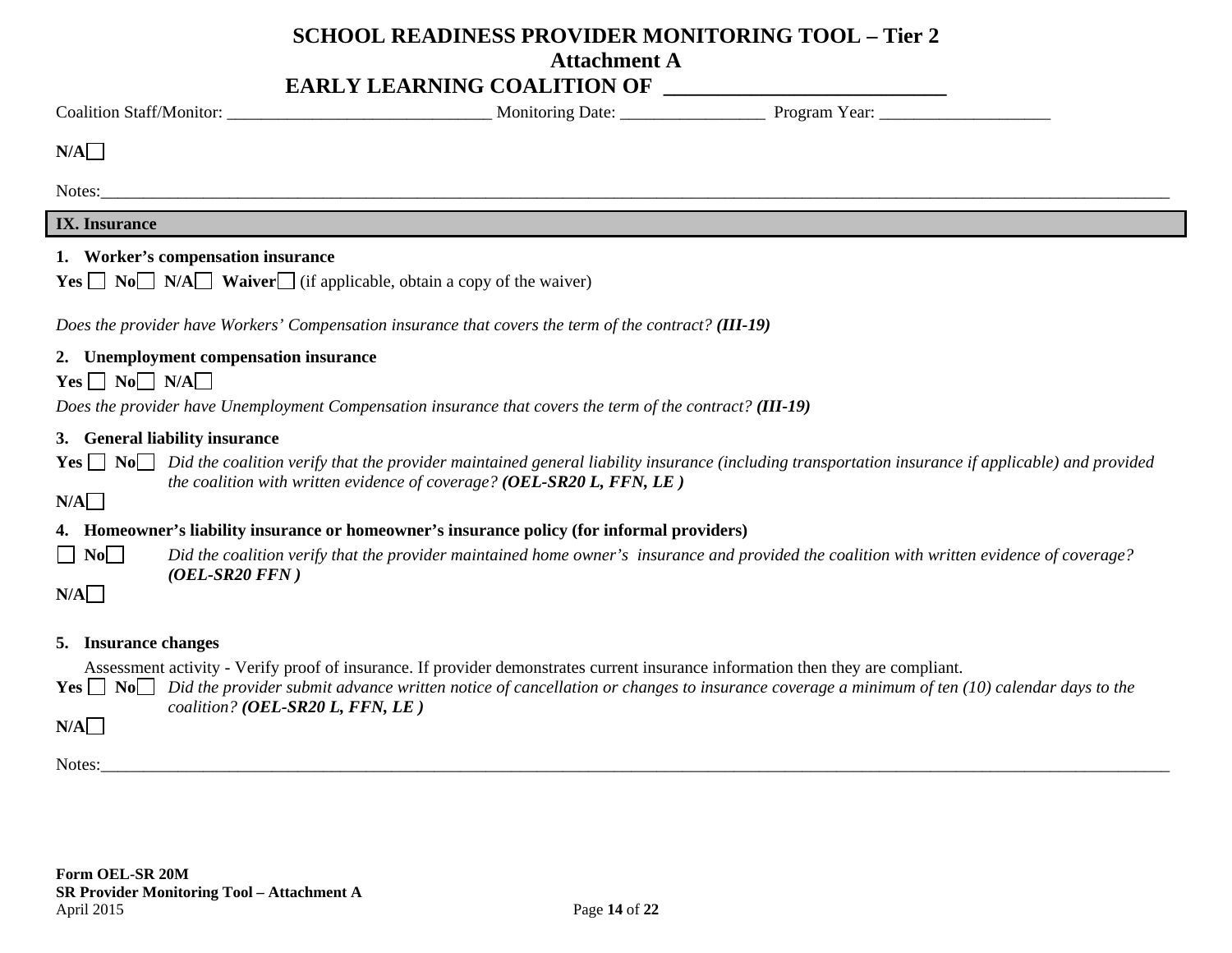## **SCHOOL READINESS PROVIDER MONITORING TOOL – Tier 2**

**Attachment A** 

## **EARLY LEARNING COALITION OF \_\_\_\_\_\_\_\_\_\_\_\_\_\_\_\_\_\_\_\_\_\_\_\_\_\_**

Coalition Staff/Monitor: \_\_\_\_\_\_\_\_\_\_\_\_\_\_\_\_\_\_\_\_\_\_\_\_\_\_\_\_\_\_\_ Monitoring Date: \_\_\_\_\_\_\_\_\_\_\_\_\_\_\_\_\_ Program Year: \_\_\_\_\_\_\_\_\_\_\_\_\_\_\_\_\_\_\_\_

#### **X. MONITORING REVIEW ACKNOWLEDGEMENTS**

Follow-up required?  $Yes \Box No \Box$  Date Due:

Description of follow-up required: (if additional space is needed, use Overall Compliance Observations section)

| Acknowledged<br>by: |                                                                 |                                        |      |  |
|---------------------|-----------------------------------------------------------------|----------------------------------------|------|--|
|                     | Printed Name and Title of<br><b>Coalition Representative</b>    | Signature of Coalition Representative  | Date |  |
| Acknowledged<br>by: |                                                                 |                                        |      |  |
|                     | Printed Name and Title of SR<br>Program Provider Representative | Signature of SR Program Representative | Date |  |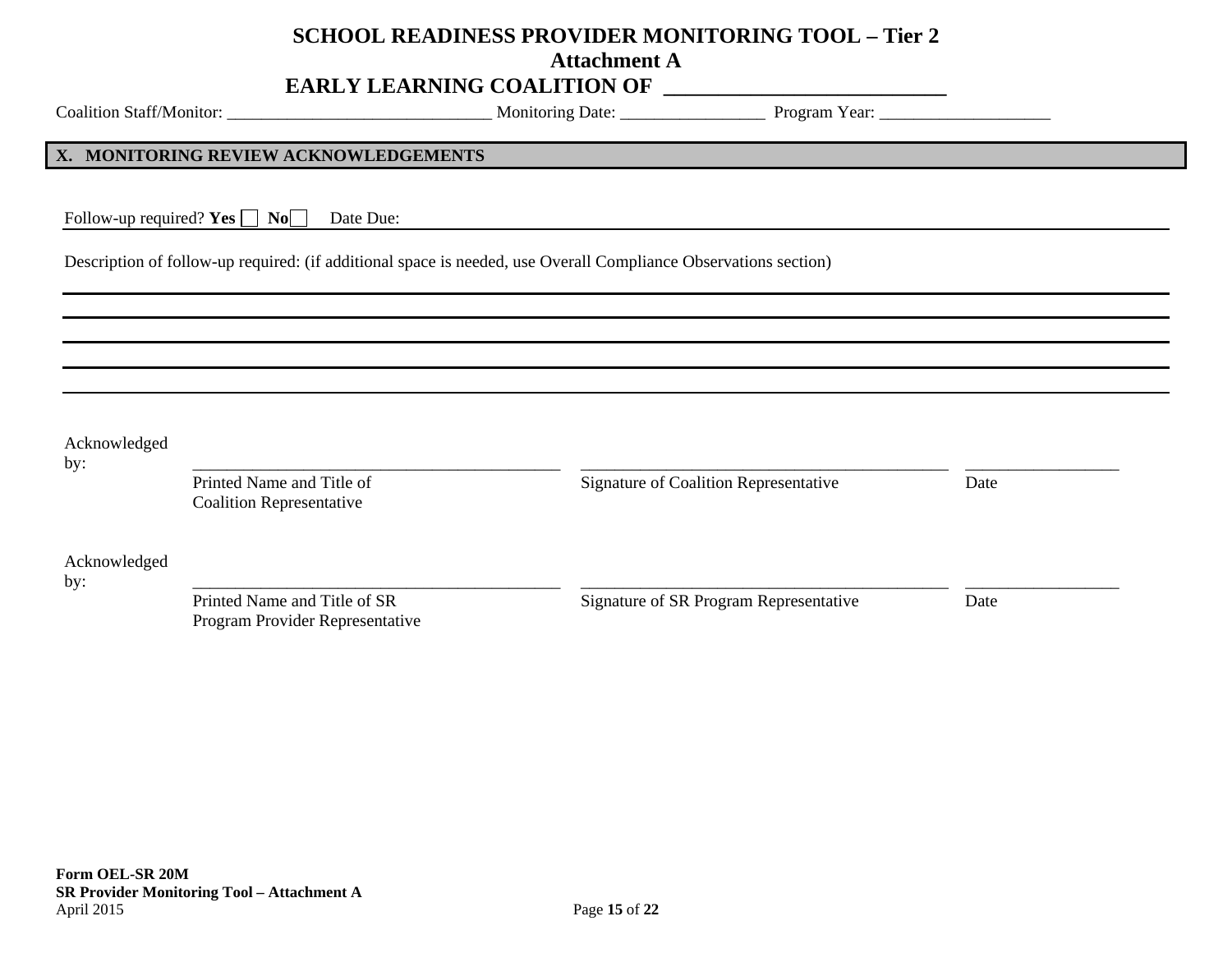## **SCHOOL READINESS PROVIDER MONITORING TOOL - Tier 2**

**Attachment A** 

## EARLY LEARNING COALITION OF

## **OVERALL COMPLIANCE OBSERVATIONS**

Form OEL-SR 20M **SR Provider Monitoring Tool - Attachment A** April 2015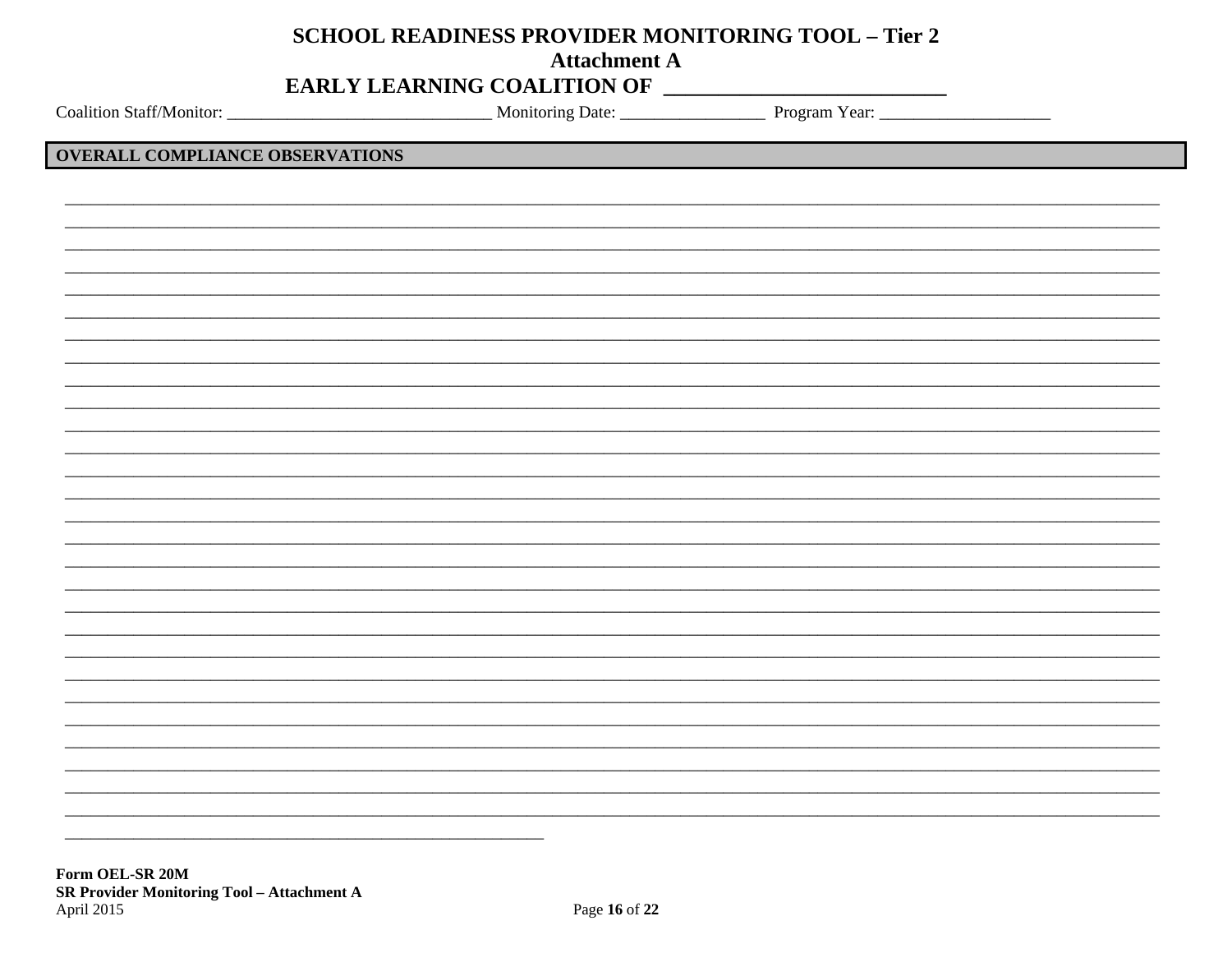## **SCHOOL READINESS PROVIDER MONITORING TOOL – Tier 2 Attachment A EARLY LEARNING COALITION OF \_\_\_\_\_\_\_\_\_\_\_\_\_\_\_\_\_\_\_\_\_\_\_\_\_\_**

Coalition Staff/Monitor: \_\_\_\_\_\_\_\_\_\_\_\_\_\_\_\_\_\_\_\_\_\_\_\_\_\_\_\_\_\_\_ Monitoring Date: \_\_\_\_\_\_\_\_\_\_\_\_\_\_\_\_\_ Program Year: \_\_\_\_\_\_\_\_\_\_\_\_\_\_\_\_\_\_\_\_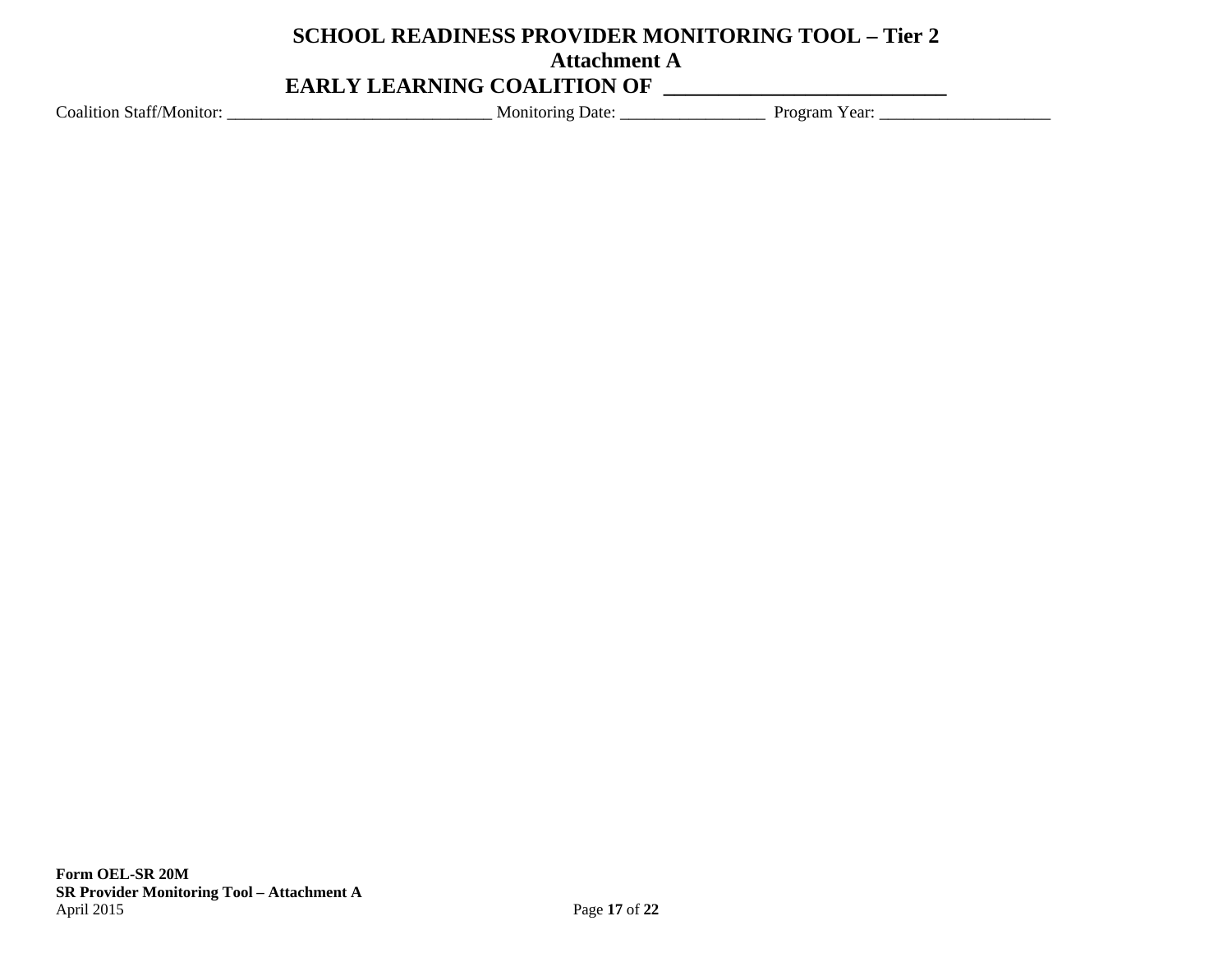## **ATTACHMENT B – MINIMUM ANNUAL SAMPLE SIZE FOR PROVIDERS**

| # of Providers | Minimum Sample<br>Size |
|----------------|------------------------|
| $<$ 20         | 75%                    |
| 30             | 25                     |
| 35             | 28                     |
| 40             | 31                     |
| 45             | 34                     |
| 50             | 37                     |
| 55             | 38                     |
| 60             | 39                     |
| 65             | 40                     |
| 70             | 42                     |
| 75             | 44                     |
| 80             | 47                     |
| 85             | 50                     |
| 90             | 53                     |
| 95             | 56                     |
| 100            | 58                     |
| 110            | 62                     |
| 120            | 65                     |
| 130            | 68                     |
| 140            | 70                     |
| 150            | 72                     |
| 160            | 74                     |
| 170            | 76                     |
| 180            | 78                     |
| 190            | 80                     |
| 200            | 81                     |
| 210            | 82                     |
| 220            | 83                     |
| 230            | 84                     |
| 240            | 85                     |
| 250            | 86                     |
| 260            | 87                     |
| 270            | 88                     |
| 280            | 89                     |
| 290            | 90                     |
| 300            | 91                     |
| 325            | 93                     |
| 350            | 95                     |
| 375            | 98                     |
| 400            | 100                    |
| 425            | 102                    |
| 450            | 103                    |

| Providers | Minimum Sample<br>Size | # of Providers or<br><b>Students</b> | Minimum Sample<br>Size |
|-----------|------------------------|--------------------------------------|------------------------|
| $<$ 20    | 75%                    | 475                                  | 106                    |
| 30        | 25                     | 500                                  | 108                    |
| 35        | 28                     | 525                                  | 109                    |
| 40        | 31                     | 550                                  | 110                    |
| 45        | 34                     | 575                                  | 111                    |
| 50        | 37                     | 600                                  | 112                    |
| 55        | 38                     | 625                                  | 113                    |
| 60        | 39                     | 650                                  | 114                    |
| 65        | 40                     | 675                                  | 115                    |
| 70        | 42                     | 700                                  | 116                    |
| 75        | 44                     | 725                                  | 116                    |
| 80        | 47                     | 750                                  | 117                    |
| 85        | 50                     | 775                                  | 117                    |
| 90        | 53                     | 800                                  | 118                    |
| 95        | 56                     | 900                                  | 119                    |
| 100       | 58                     | 1,000                                | 121                    |
| 110       | 62                     | 1,500                                | 122                    |
| 120       | 65                     | 2,000                                | 123                    |
| 130       | 68                     | 2,500                                | 124                    |
| 140       | 70                     | 3,000                                | 125                    |
| 150       | 72                     | 3,500                                | 126                    |
| 160       | 74                     | 4,000                                | 127                    |
| 170       | 76                     | 4,500                                | 128                    |
| 180       | 78                     | 5,000                                | 129                    |
| 190       | 80                     | 5,500                                | 130                    |
| 200       | 81                     | 6,000                                | 131                    |
| 210       | 82                     | 6,500                                | 132                    |
| 220       | 83                     | 7,000                                | 133                    |
| 230       | 84                     | 7,500                                | 134                    |
| 240       | 85                     | 8,000                                | 135                    |
| 250       | 86                     | 8,500                                | 136                    |
| 260       | 87                     | 9,000                                | 137                    |
| 270       | 88                     | 9,500                                | 138                    |
| 280       | 89                     | 10,000                               | 139                    |
| 290       | 90                     | 11,750                               | 140                    |
| 300       | 91                     | 12,500                               | 141                    |
| 325       | 93                     | 13,750                               | 142                    |
| 350       | 95                     | 15,000                               | 144                    |
| 375       | 98                     | 16,750                               | 145                    |
| 400       | 100                    | 17,500                               | 146                    |
| 425       | 102                    | 18,750                               | 148                    |
| 450       | 103                    | >20,000                              | 150                    |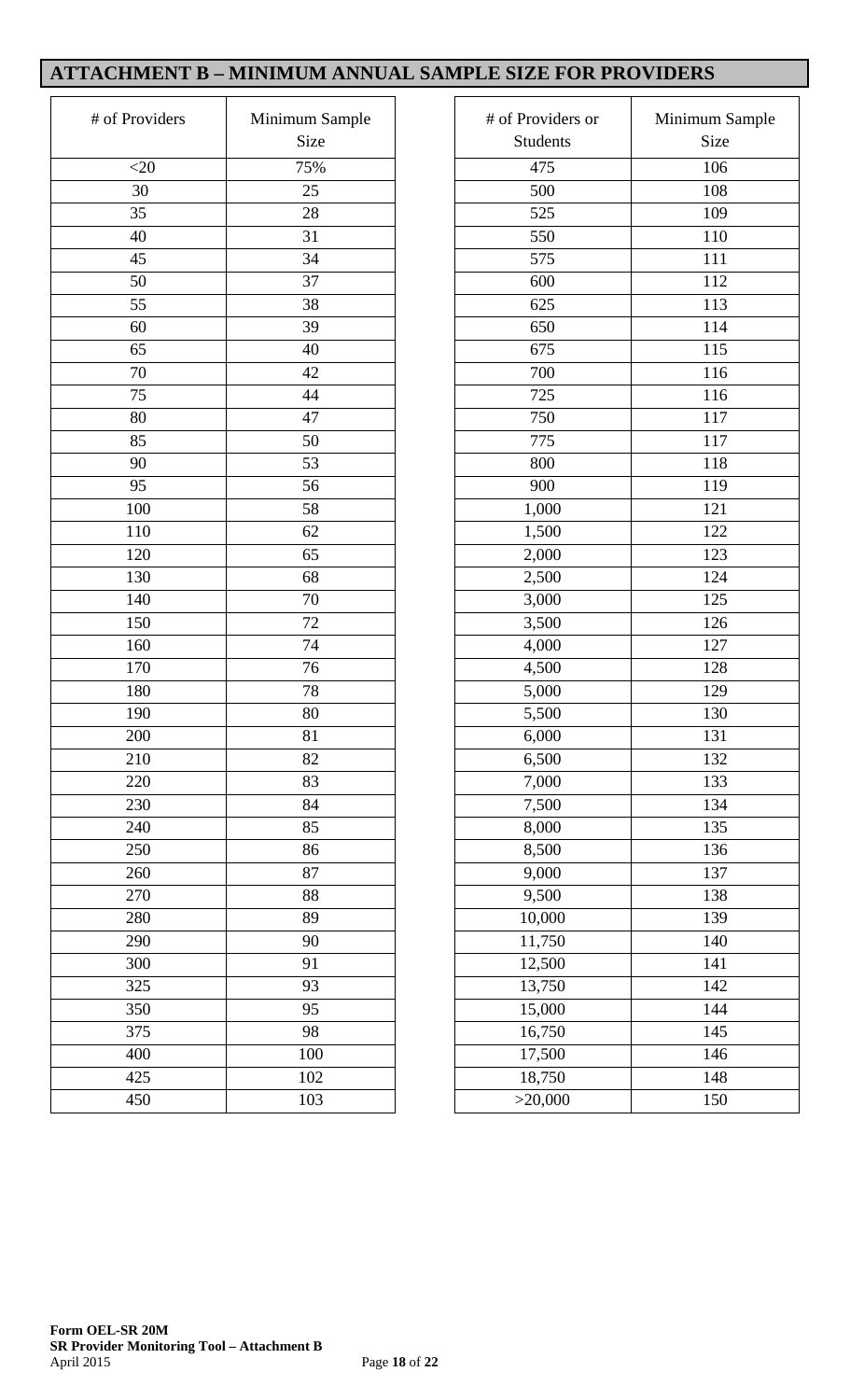## **ATTACHMENT C – SCHOOL READINESS CURRICULUM APPROVAL PROCESS – MONITORING CRITERIA**

Section 1002.88 (1) (f), Florida Statutes, requires school readiness providers to *"Implement one of the curricula approved by the office that meets child development standards."* The information below is a guide for monitoring curriculum use and implementation.

| Requirements                                                                                                                                                                                                                                    | <b>Examples of Indicators</b>                                                                                                                                                                                                                                                                                                                                                                                     | <b>Results</b> |
|-------------------------------------------------------------------------------------------------------------------------------------------------------------------------------------------------------------------------------------------------|-------------------------------------------------------------------------------------------------------------------------------------------------------------------------------------------------------------------------------------------------------------------------------------------------------------------------------------------------------------------------------------------------------------------|----------------|
| Providers must select the approved<br>version, year, or edition list on the<br>most current Approved School<br>Readiness Curricula List.<br>A copy of the curriculum should<br>remain on-site at the provider and be<br>accessible to teachers. | Selection may be verified by:<br>Written attestation from provider<br>Copy of purchase receipt<br>Visual confirmation<br>$\bullet$<br>Visual confirmation<br>$\bullet$                                                                                                                                                                                                                                            |                |
| <b>Curriculum Implementation</b>                                                                                                                                                                                                                | <b>Examples of Indicators</b>                                                                                                                                                                                                                                                                                                                                                                                     |                |
| Review lesson plan and/or interview<br>for evidence of curriculum<br>implementation to ensure alignment to<br>the Florida Early Learning and<br>Developmental Standards: Birth to<br>Five.                                                      | Lesson plan review:<br>Are learning activities<br>representative of all early<br>learning domains?<br>Are activities both child guided<br>and teacher guided?<br>Does the schedule allow for a<br>variety of learning experiences<br>including play, large group,<br>small group, and outdoor time?<br>Are there opportunities for<br>flexibility?                                                                |                |
| If a lesson plan is not available for<br>review, implementation may be<br>verified though interview and<br>or/observation.                                                                                                                      | Interview/observation:<br>Talk about the curriculum you<br>$\bullet$<br>use.<br>How does the curriculum meet<br>the needs of children in your<br>program?<br>How do you think the curriculum<br>promotes learning for young<br>children?<br>How do the children respond to<br>the curriculum?<br>Tell me about the training have<br>$\bullet$<br>you received on this curriculum?<br>How do you involve families? |                |

\_\_\_\_\_\_\_\_\_\_\_\_\_\_\_\_\_\_\_\_\_\_\_\_\_\_\_\_\_\_\_\_\_\_\_\_\_\_\_\_\_\_\_\_\_\_\_\_\_\_\_\_\_\_\_\_\_\_\_\_\_\_\_\_\_\_\_\_\_\_\_\_\_\_\_\_\_\_\_\_\_\_\_\_\_\_\_\_\_\_\_\_\_\_\_\_\_\_ \_\_\_\_\_\_\_\_\_\_\_\_\_\_\_\_\_\_\_\_\_\_\_\_\_\_\_\_\_\_\_\_\_\_\_\_\_\_\_\_\_\_\_\_\_\_\_\_\_\_\_\_\_\_\_\_\_\_\_\_\_\_\_\_\_\_\_\_\_\_\_\_\_\_\_\_\_\_\_\_\_\_\_\_\_\_\_\_\_\_\_\_\_\_\_\_\_\_ \_\_\_\_\_\_\_\_\_\_\_\_\_\_\_\_\_\_\_\_\_\_\_\_\_\_\_\_\_\_\_\_\_\_\_\_\_\_\_\_\_\_\_\_\_\_\_\_\_\_\_\_\_\_\_\_\_\_\_\_\_\_\_\_\_\_\_\_\_\_\_\_\_\_\_\_\_\_\_\_\_\_\_\_\_\_\_\_\_\_\_\_\_\_\_\_\_\_ \_\_\_\_\_\_\_\_\_\_\_\_\_\_\_\_\_\_\_\_\_\_\_\_\_\_\_\_\_\_\_\_\_\_\_\_\_\_\_\_\_\_\_\_\_\_\_\_\_\_\_\_\_\_\_\_\_\_\_\_\_\_\_\_\_\_\_\_\_\_\_\_\_\_\_\_\_\_\_\_\_\_\_\_\_\_\_\_\_\_\_\_\_\_\_\_\_\_ \_\_\_\_\_\_\_\_\_\_\_\_\_\_\_\_\_\_\_\_\_\_\_\_\_\_\_\_\_\_\_\_\_\_\_\_\_\_\_\_\_\_\_\_\_\_\_\_\_\_\_\_\_\_\_\_\_\_\_\_\_\_\_\_\_\_\_\_\_\_\_\_\_\_\_\_\_\_\_\_\_\_\_\_\_\_\_\_\_\_\_\_\_\_\_\_\_\_

\_\_\_\_\_\_\_\_\_\_\_\_\_\_\_\_\_\_\_\_\_\_\_\_\_\_\_\_\_\_\_\_\_\_\_\_\_\_\_\_\_\_\_\_\_\_\_\_\_\_\_\_\_\_\_\_\_\_\_\_\_\_\_\_\_\_\_\_\_\_\_\_\_\_\_\_\_\_\_\_\_\_\_\_\_\_\_\_\_\_\_\_\_\_\_\_\_\_ \_\_\_\_\_\_\_\_\_\_\_\_\_\_\_\_\_\_\_\_\_\_\_\_\_\_\_\_\_\_\_\_\_\_\_\_\_\_\_\_\_\_\_\_\_\_\_\_\_\_\_\_\_\_\_\_\_\_\_\_\_\_\_\_\_\_\_\_\_\_\_\_\_\_\_\_\_\_\_\_\_\_\_\_\_\_\_\_\_\_\_\_\_\_\_\_\_\_ \_\_\_\_\_\_\_\_\_\_\_\_\_\_\_\_\_\_\_\_\_\_\_\_\_\_\_\_\_\_\_\_\_\_\_\_\_\_\_\_\_\_\_\_\_\_\_\_\_\_\_\_\_\_\_\_\_\_\_\_\_\_\_\_\_\_\_\_\_\_\_\_\_\_\_\_\_\_\_\_\_\_\_\_\_\_\_\_\_\_\_\_\_\_\_\_\_\_ \_\_\_\_\_\_\_\_\_\_\_\_\_\_\_\_\_\_\_\_\_\_\_\_\_\_\_\_\_\_\_\_\_\_\_\_\_\_\_\_\_\_\_\_\_\_\_\_\_\_\_\_\_\_\_\_\_\_\_\_\_\_\_\_\_\_\_\_\_\_\_\_\_\_\_\_\_\_\_\_\_\_\_\_\_\_\_\_\_\_\_\_\_\_\_\_\_\_

## Additional Comments:

# \_\_\_\_\_\_\_\_\_\_\_\_\_\_\_\_\_\_\_\_\_\_\_\_\_\_\_\_\_\_\_\_\_\_\_\_\_\_\_\_\_\_\_\_\_\_\_\_\_\_\_\_\_\_\_\_\_\_\_\_\_\_\_\_\_\_\_\_\_\_\_\_\_\_\_\_\_\_\_\_\_\_\_\_\_\_\_\_\_\_\_\_\_\_\_\_\_\_

#### Follow-up Required: \_\_\_\_\_\_\_\_\_\_\_\_\_\_\_\_\_\_\_\_\_\_\_\_\_\_\_\_\_\_\_\_\_\_\_\_\_\_\_\_\_\_\_\_\_\_\_\_\_\_\_\_\_\_\_\_\_\_\_\_\_\_\_\_\_\_\_\_\_\_\_\_\_\_\_\_\_\_\_\_\_\_\_\_\_\_\_\_\_\_\_\_\_\_\_\_\_\_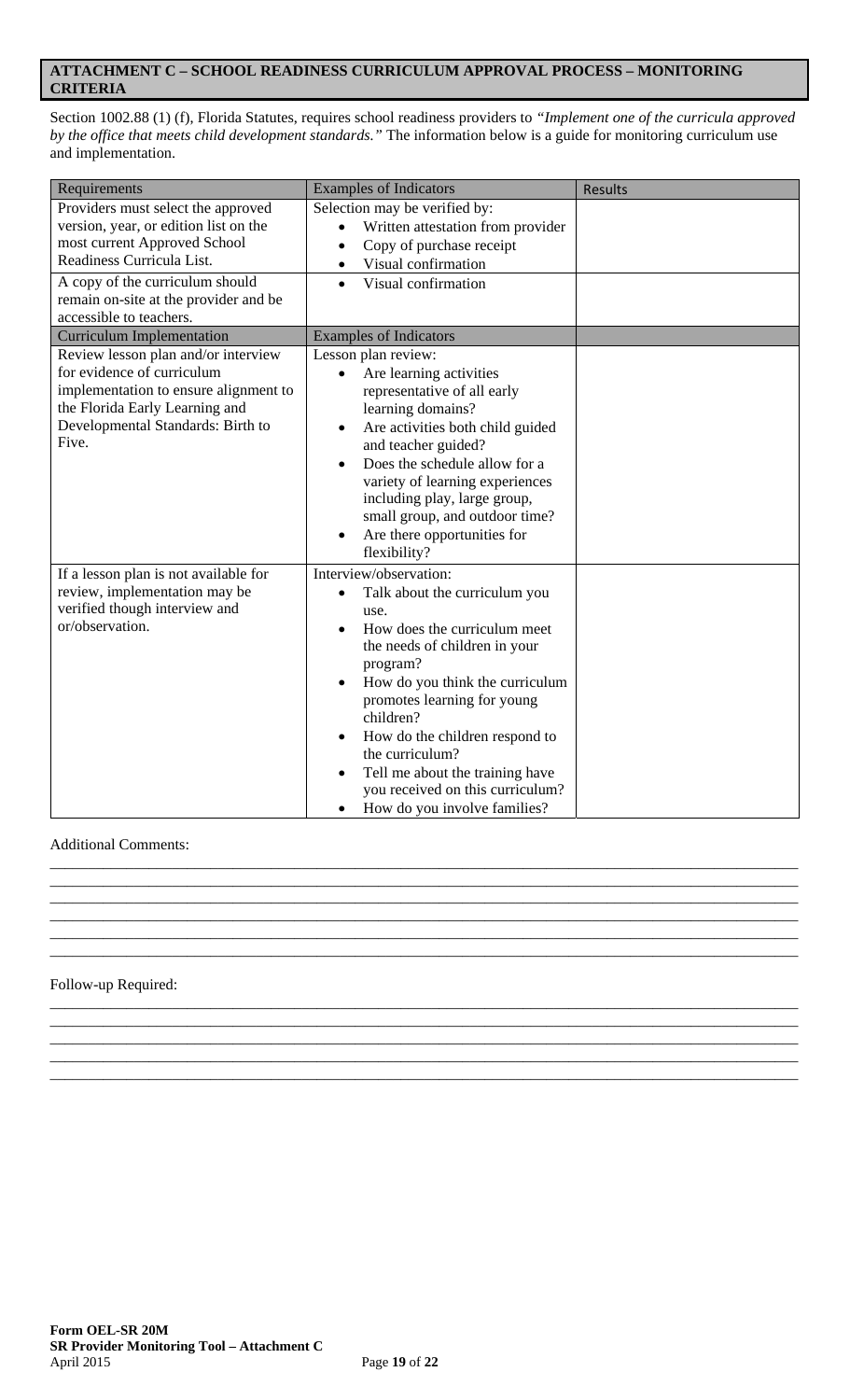#### **ATTACHMENT D – SCHOOL READINESS PROVIDER MONITORING CHART**

| <b>Risk Indicator</b> | <b>SR Program Risk Assessment</b>                                                                              | Enter x for each area<br>of non-compliance* | <b>Comments</b> |
|-----------------------|----------------------------------------------------------------------------------------------------------------|---------------------------------------------|-----------------|
|                       |                                                                                                                | NA                                          |                 |
| #1                    | <b>I. PARTIES AND TERMS OF THE CONTRACT</b><br>a. Not transferred/assigned contract                            |                                             |                 |
|                       | <b>II. PROVIDER ELIGIBILITY</b><br>a. Provider type and services (informational)                               | <b>NA</b>                                   |                 |
|                       |                                                                                                                |                                             |                 |
| #2                    | b. Licensed or legally operating                                                                               |                                             |                 |
| #3                    | <b>III. PROVIDER RESPONSIBILITIES</b><br>a. Child care*                                                        |                                             |                 |
| $\#4$                 | b. Healthy and safe environment                                                                                |                                             |                 |
| $\#5$                 | c. Developmentally appropriate curriculum                                                                      |                                             |                 |
| #6                    | d. A character development program                                                                             |                                             |                 |
| #7                    | e. Prohibited forms of discipline                                                                              |                                             |                 |
| $\#8$                 | f. Child immunization* and health screenings                                                                   |                                             |                 |
| #9                    | g. Unlimited parental access                                                                                   |                                             |                 |
| #10                   | h. Daily sign-in/sign-out sheets*                                                                              |                                             |                 |
| #11                   | i. Enrollment/Attendance Certifications*                                                                       |                                             |                 |
| #12                   | j. Reporting absences*                                                                                         |                                             |                 |
| #13                   | k. Rilya Wilson Act*                                                                                           |                                             |                 |
|                       | <b>IV. ACCESS</b>                                                                                              |                                             |                 |
| #14                   | a. Access to facility                                                                                          |                                             |                 |
| #15                   | b. Access to records                                                                                           |                                             |                 |
| #16                   | V. MAINTENANCE OF RECORDS, DATA AND<br><b>CONFIDENTIALITY</b><br>a. Family data and confidentiality agreements |                                             |                 |
| #17                   | b. Attendance record maintenance*                                                                              |                                             |                 |
| #18                   | c. Maintain records for five years                                                                             |                                             |                 |
| Form OEL-SR 20M       |                                                                                                                |                                             |                 |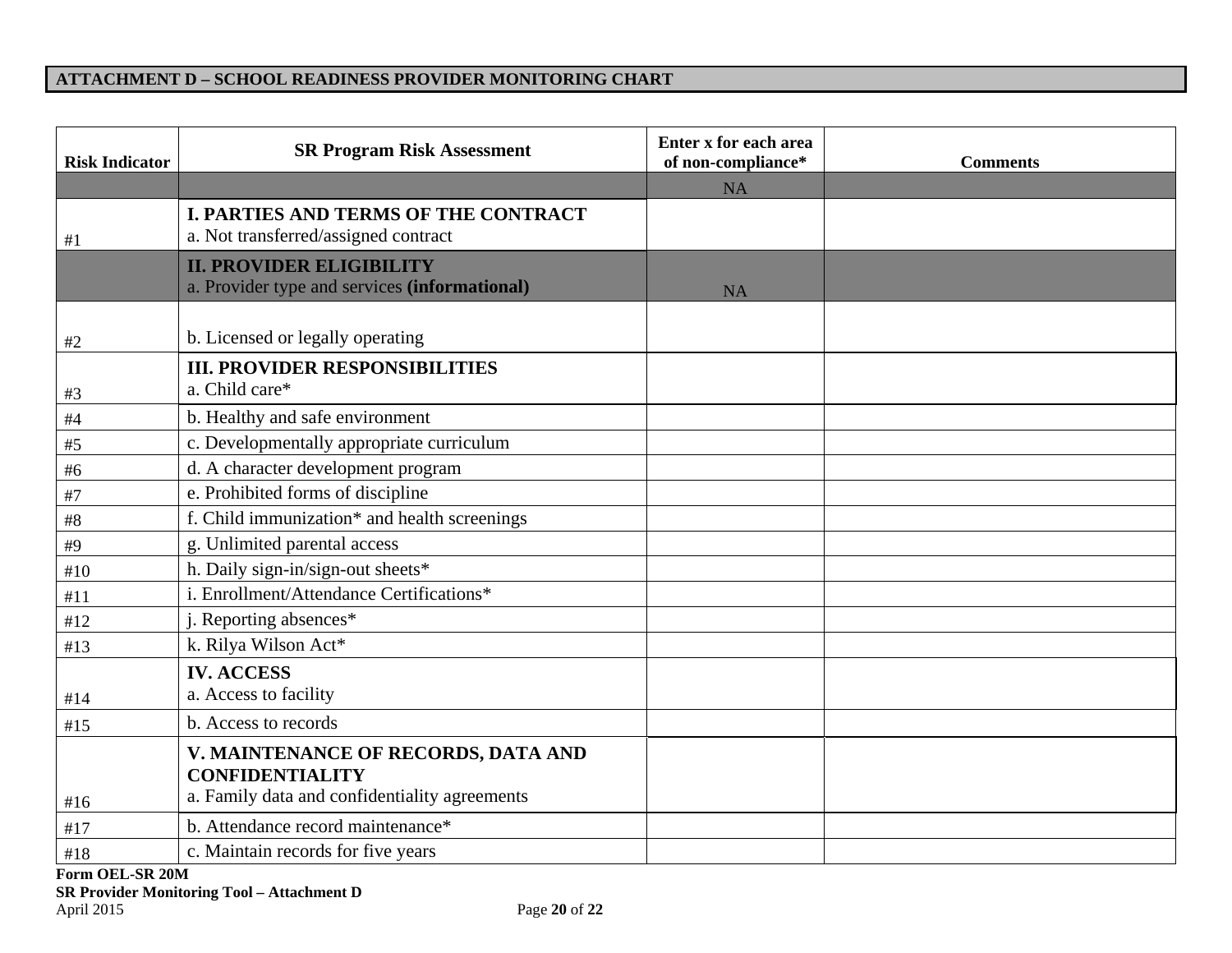|     | <b>VI. COMPENSATION AND FUNDING</b>                                                                            |          |                                       |
|-----|----------------------------------------------------------------------------------------------------------------|----------|---------------------------------------|
| #19 | a. Private pay rate                                                                                            |          |                                       |
| #20 | b. Rates and Fees for Parents                                                                                  |          |                                       |
| #21 | c. Military Subsidies                                                                                          |          |                                       |
| #22 | d. Parent copayment collection*                                                                                |          |                                       |
| #23 | e. Head Start Agencies                                                                                         |          |                                       |
| #24 | f. Title 20 Schools                                                                                            |          |                                       |
|     | VII. NONDISCRIMINATION                                                                                         |          |                                       |
| #25 | a. Discrimination                                                                                              |          |                                       |
|     | <b>VIII. NOTIFICATION</b>                                                                                      |          |                                       |
| #26 | a. Timely unusual incident reporting                                                                           |          |                                       |
| #27 | b. Written notification of incident                                                                            |          |                                       |
| #28 | <b>IX.</b> Insurance<br>a. Worker's compensation insurance                                                     |          |                                       |
| #29 | b. Unemployment compensation insurance                                                                         |          |                                       |
| #30 | c. General liability insurance (or Homeowner's liability<br>insurance, informal providers only)                |          |                                       |
| #31 | d. Insurance changes                                                                                           |          |                                       |
|     | X. MONITORING REVIEW<br><b>ACKNOWLEDGEMENTS -</b><br>TOTAL NUMBER OF OVERALL COMPLIANCE<br><b>OBSERVATIONS</b> | Total #- | <b>Percentage of Questions Cost -</b> |

## **Note:**

**A provider that has eight or more findings as assessed by this monitoring tool, will be considered high-risk, (.25 x 31 =~ 8). Additionally, if 15 percent or more of the files in the selected sample result in questioned cost, that provider will be considered high-risk. . For example, if three out of 20 files result in questioned cost, that provider will be considered high-risk.**